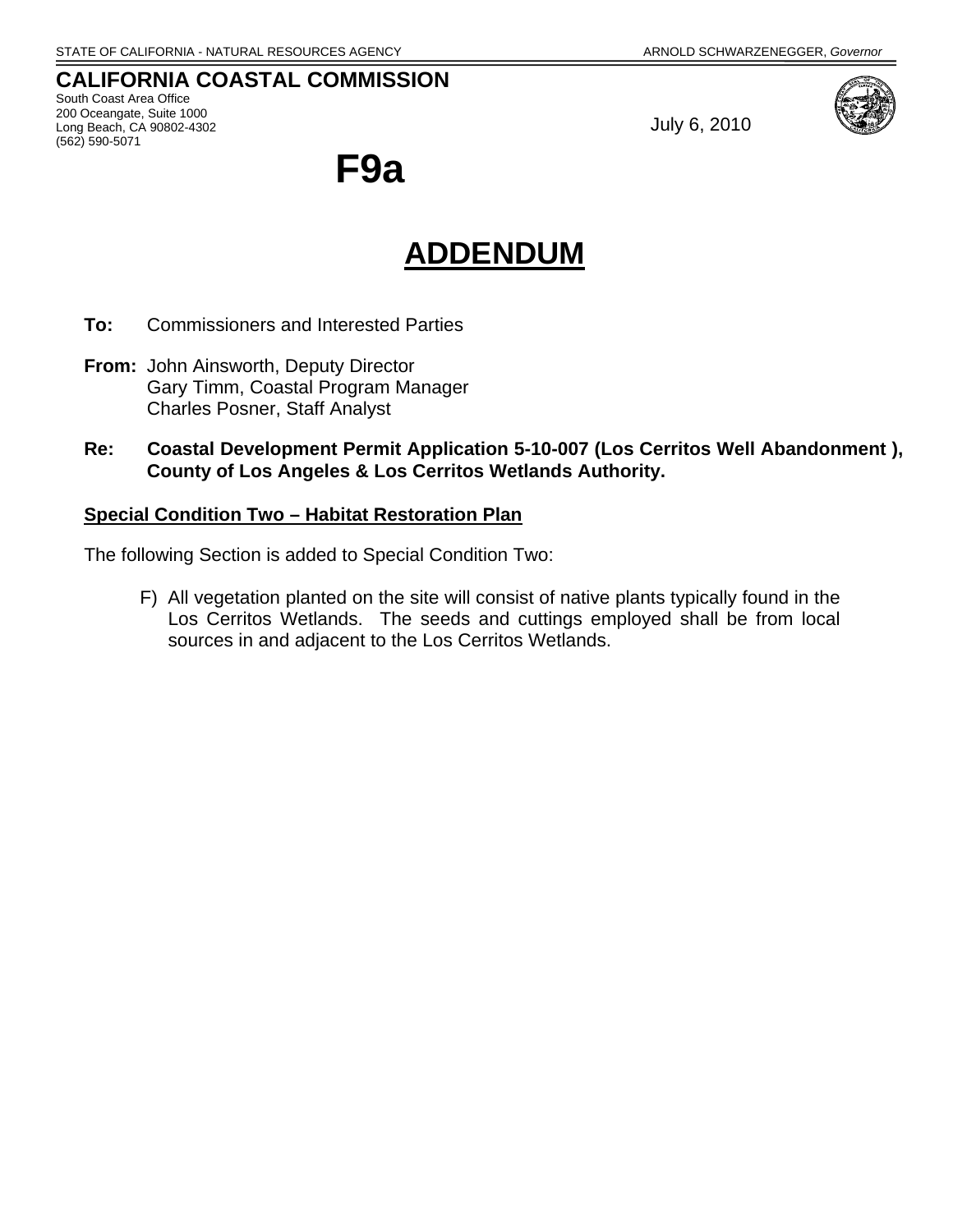# **CALIFORNIA COASTAL COMMISSION**

South Coast Area Office 200 Oceangate, Suite 1000 Long Beach, CA 90802-4302 (562) 590-5071



Filed: 5/25/2010 49th Day: 7/13/2010 180th Day: 11/21/2010 Staff: Charles Posner - LB Staff Report: 6/16/2010 Hearing Date: July 9, 2010 Commission Action:

# **STAFF REPORT: REGULAR CALENDAR**

- **APPLICATION NUMBER:** 5-10-007
- **APPLICANTS:** County of Los Angeles Department of Public Works Los Cerritos Wetlands Authority
- **AGENT:** James Michael Keith, Water Resources Division
- **PROJECT LOCATION:** Los Cerritos Wetlands (South of 2<sup>nd</sup> Street & East of San Gabriel River - N33º45.290', W118º05.993'), City of Long Beach, Los Angeles County.
- **PROJECT DESCRIPTION:** Destroy and abandon an old water well (Well Site 35T'24) by perforating its steel casing and then filling the 740-foot deep hole with grout. The project includes removal of vegetation for site access and restoration of the impacted area.

# **SUBSTANTIVE FILE DOCUMENTS:**

- 1. City of Long Beach Certified Local Coastal Program (LCP), 7/22/80.
- 2. Restoration Plan for Los Angeles County Well Site 35T'24 Abandonment, by Tidal Influence, May 2010 (Exhibit #4).

# **SUMMARY OF STAFF RECOMMENDATION**

The project site is within the Los Cerritos Wetlands, an uncertified area in the City of Long Beach. No certified Local Coastal Program (LCP) covers the project area. Therefore, the proposed development falls within the Commission's permit jurisdiction. The Commission's standard of review for development in an uncertified area is the Chapter 3 policies of the Coastal Act.

Staff is recommending that the Commission **APPROVE** a coastal development permit for the proposed development with special conditions relating to permit compliance, mitigation of the project's impacts to sensitive habitat areas, implementation of the proposed habitat restoration plan, and protection of water quality. As conditioned, the approved development is the least environmentally damaging feasible alternative of several alternatives considered, because it minimize adverse impacts and restores the sensitive habitat areas at the project site. Therefore, as conditioned, the proposed development is consistent with the Chapter 3 policies of the Coastal Act. The applicants agree with the recommendation. **See Page Two for the motion to carry out the recommendation.**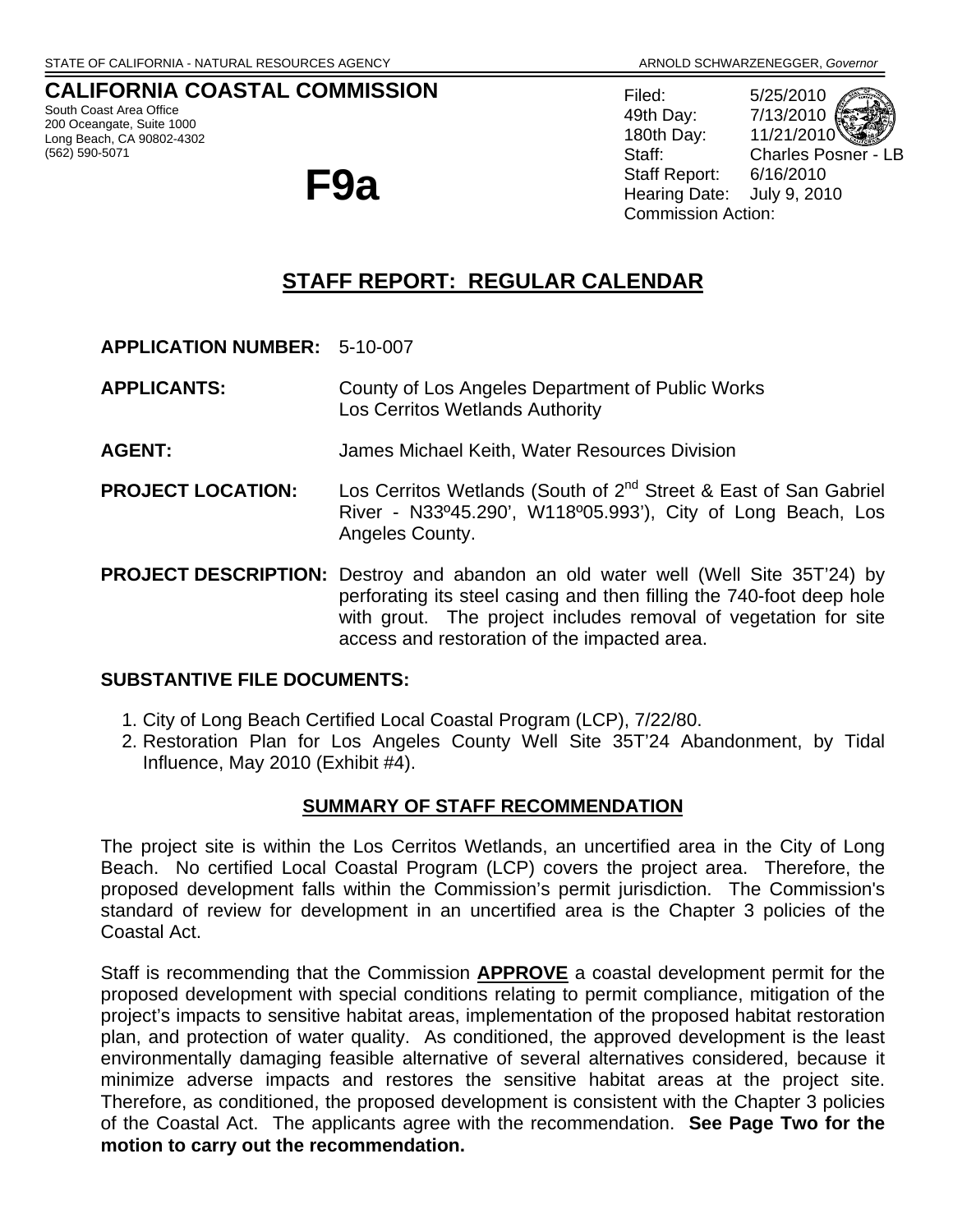# **STAFF RECOMMENDATION:**

The staff recommends that the Commission adopt the following resolutions to **APPROVE** the coastal development permit application with special conditions:

**MOTION:** *"I move that the Commission approve with special conditions Coastal Development Permit 5-10-007 per the staff recommendation."* 

The staff recommends a **YES** vote. Passage of the motion will result in **APPROVAL** of the coastal development permit application with special conditions, and adoption of the following resolution and findings. The motion passes only by an affirmative vote of a majority of Commissioners present.

# **I. Resolution: Approval with Conditions**

 The Commission hereby **APPROVES** a coastal development permit for the proposed development and adopts the findings set forth below on grounds that the development as conditioned will be in conformity with the policies of Chapter 3 of the Coastal Act and will not prejudice the ability of the local government having jurisdiction over the area to prepare a Local Coastal Program conforming to the provisions of Chapter 3 of the Coastal Act. Approval of the permit complies with the California Environmental Quality Act because either 1) feasible mitigation measures and/or alternatives have been incorporated to substantially lessen any significant adverse effects of the development on the environment, or 2) there are no further feasible mitigation measures or alternatives that would substantially lessen any significant adverse impacts of the development on the environment.

# **II. Standard Conditions**

- 1. Notice of Receipt and Acknowledgment. The permit is not valid and development shall not commence until a copy of the permit, signed by the permittee or authorized agent, acknowledging receipt of the permit and acceptance of the terms and conditions, is returned to the Commission office.
- 2. Expiration. If development has not commenced, the permit will expire two years from the date the Commission voted on the application. Development shall be pursued in a diligent manner and completed in a reasonable period of time. Application for extension of the permit must be made prior to the expiration date.
- 3. Interpretation. Any questions of intent or interpretation of any condition will be resolved by the Executive Director or the Commission.
- 4. Assignment. The permit may be assigned to any qualified person, provided assignee files with the Commission an affidavit accepting all terms and conditions of the permit.
- 5. Terms and Conditions Run with the Land. These terms and conditions shall be perpetual, and it is the intention of the Commission and the permittee to bind all future owners and possessors of the subject property to the terms and conditions.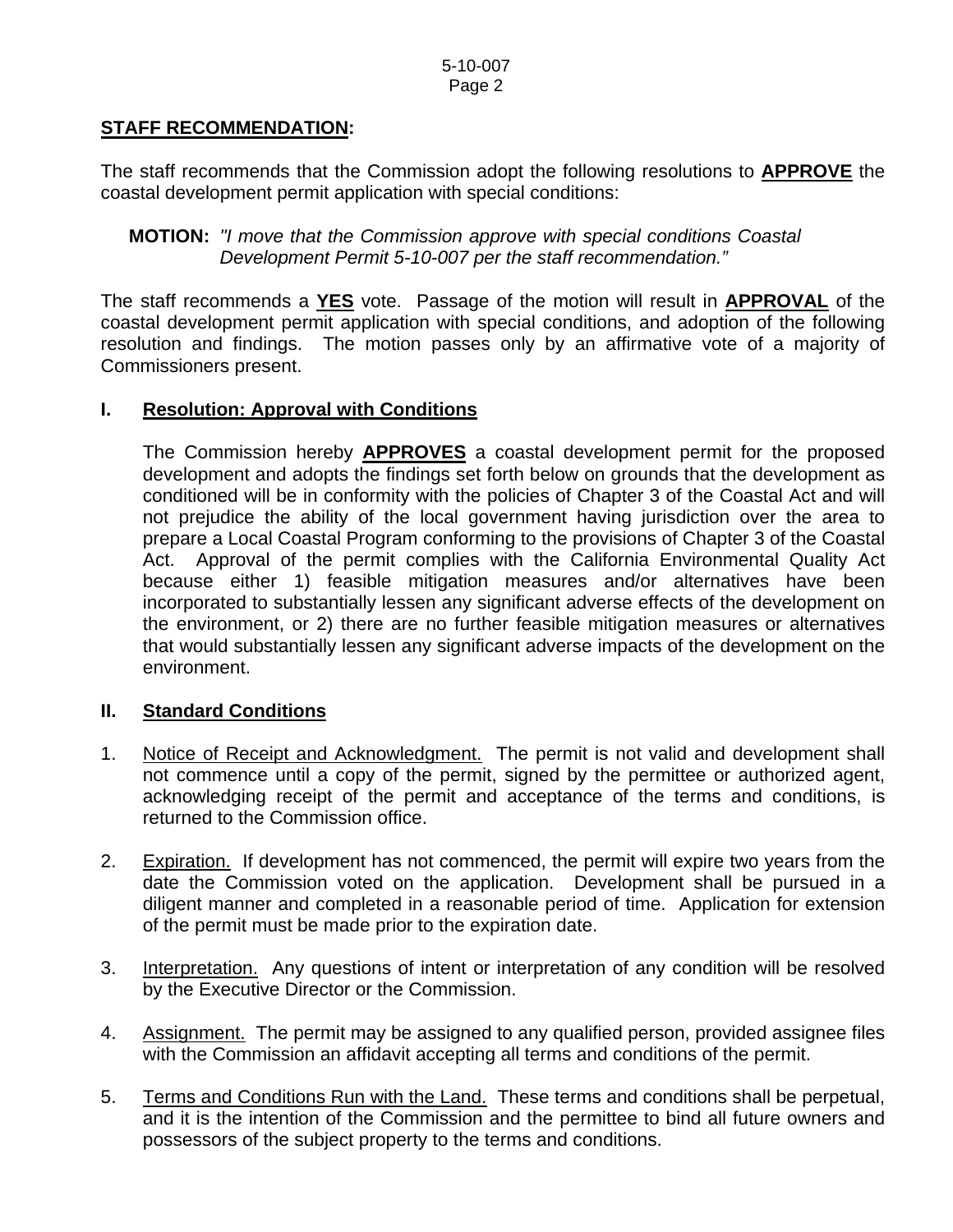# **III. Special Conditions**

# 1. Permit Compliance

Coastal Development Permit 5-10-007 permits only the development expressly described and conditioned herein. All development must occur in strict compliance with the proposal as set forth in the application for permit, subject to the special conditions. Any proposed change or deviation from the approved plans must be submitted for review by the Executive Director to determine whether an amendment to this coastal development permit is necessary pursuant to the requirements of the Coastal Act and the California Code of Regulations. No changes to the approved development shall occur without a Commission amendment to this coastal development permit or a new coastal development permit, unless the Executive Director determines that no amendment or new permit is required.

# 2. Habitat Restoration Plan

The permittees shall carry out the approved development and habitat restoration project under the supervision of a qualified Wetlands Ecologist consistent with the standards set forth in the Restoration Plan for Los Angeles County Well Site 35T'24 Abandonment, by Tidal Influence, May 2010, as modified to include the following additional requirements:

- A. The permittees shall carry out the permitted well destruction and abandonment activities outside of the Belding Savannah sparrow's breeding and nesting season, which is March 1 through July 31.
- B. The implementation of the proposed habitat restoration project shall commence prior to or simultaneous with the commencement of vegetation removal for the proposed well destruction project.
- C. Vegetation removal shall be done using only hand operated equipment only (e.g., machetes, weed whackers and chain saws). No herbicides shall be used. No bird nests shall be disturbed. Removal of vegetation shall be done in a manner that minimizes destruction of native plants (e.g., transplanting individual native plants or trimming larger plants like mulefat to the bases so the plants can re-sprout shoots from the stumps).
- D. All cut plant materials shall be disposed of at an appropriate off-site location within ten days of cutting. A separate coastal development permit will be required prior to the placement of any cut plant material in the coastal zone unless the Executive Director determines that no permit is required pursuant to the requirements of the Coastal Act and the California Code of Regulations.
- E. Monitoring. For at least five years following the initial planting, the permittees shall employ a qualified Wetlands Ecologist to actively monitor the restoration area, remove non-native plants, and replant native vegetation that has failed. The qualified Wetlands Ecologist shall monitor and inspect the site no less than once each thirty days during the first year that follows the initial planting. Thereafter, the qualified Wetlands Ecologist shall monitor the site at least once every ninety days. Each year, for a minimum of five years from the date of permit issuance, the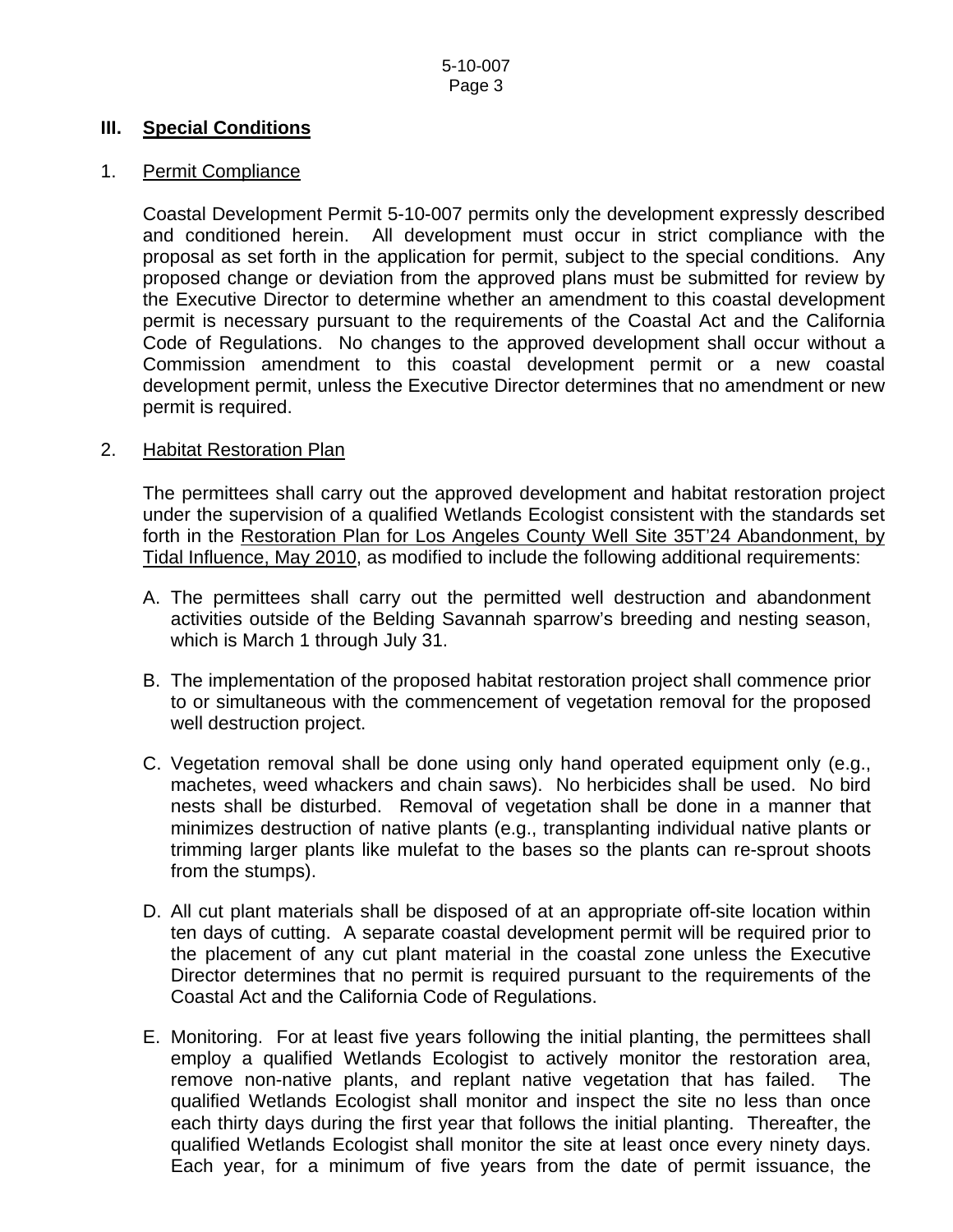qualified Wetlands Ecologist shall submit for the review and approval of the Executive Director, an annual monitoring report that describes the status of the restoration plan. The annual monitoring report shall include photographic documentation of plant species and plant coverage. If the annual monitoring report indicates the disturbed area has not been not been successfully restored and colonized by native plants as anticipated, the permittees shall submit a revised or supplemental restoration plan for the review and approval of the Executive Director. The revised restoration plan must be prepared by a qualified Wetlands Ecologist and shall specify measures to restore the project area with native vegetation. The permittee shall implement the supplemental restoration plan approved by the Executive Director and/or seek an amendment to this permit if required by the Executive Director.

The permittees shall undertake development in accordance with the approved final plans. Any proposed changes to the approved habitat restoration plan shall be reported to the Executive Director in order to determine if the proposed change shall require a permit amendment pursuant to the requirements of the Coastal Act and Title 14, Division 5.5 of the California Code of Regulations. No changes to the approved plan shall occur without a Commission amendment to this coastal development permit unless the Executive Director determines that no amendment is required.

## 3. Protection of Wetlands and Water Quality

The permittees shall implement the following project staging and construction best management practices in order to minimize adverse environmental impacts and the unpermitted deposition, spill or discharge of any liquid or solid:

- A. Prior to grading/construction/demolition activities authorized by this permit, the permittees shall install protective flagging around all existing native vegetation and wetland areas in order to protect these areas from unpermitted disturbance.
- B. Machinery, vehicles, equipment and placement of construction materials shall be restricted to the existing roadways and the workers' approach and exit route specifically approved by this permit (**as shown on Page 3 of Exhibit #4 of the Staff Report dated June 16, 2010**).
- C. The storage or stockpiling of soil, silt, other organic or earthen materials, or any materials and chemicals related to the construction shall not occur where such materials/chemicals could pass into any waterway or marsh. Stockpiled fill shall be stabilized with geofabric covers or other appropriate cover.
- D. Spills of construction equipment fluids or other hazardous materials shall be immediately contained on-site and disposed of in an environmentally safe manner as soon as possible. Disposal within the coastal zone shall require a coastal development permit.
- E. Construction vehicles operating at the project site shall be inspected daily to ensure there are no leaking fluids. If there are leaking fluids, the construction vehicles shall be serviced immediately. Equipment and machinery shall be serviced, maintained and washed only in confined areas specifically designed to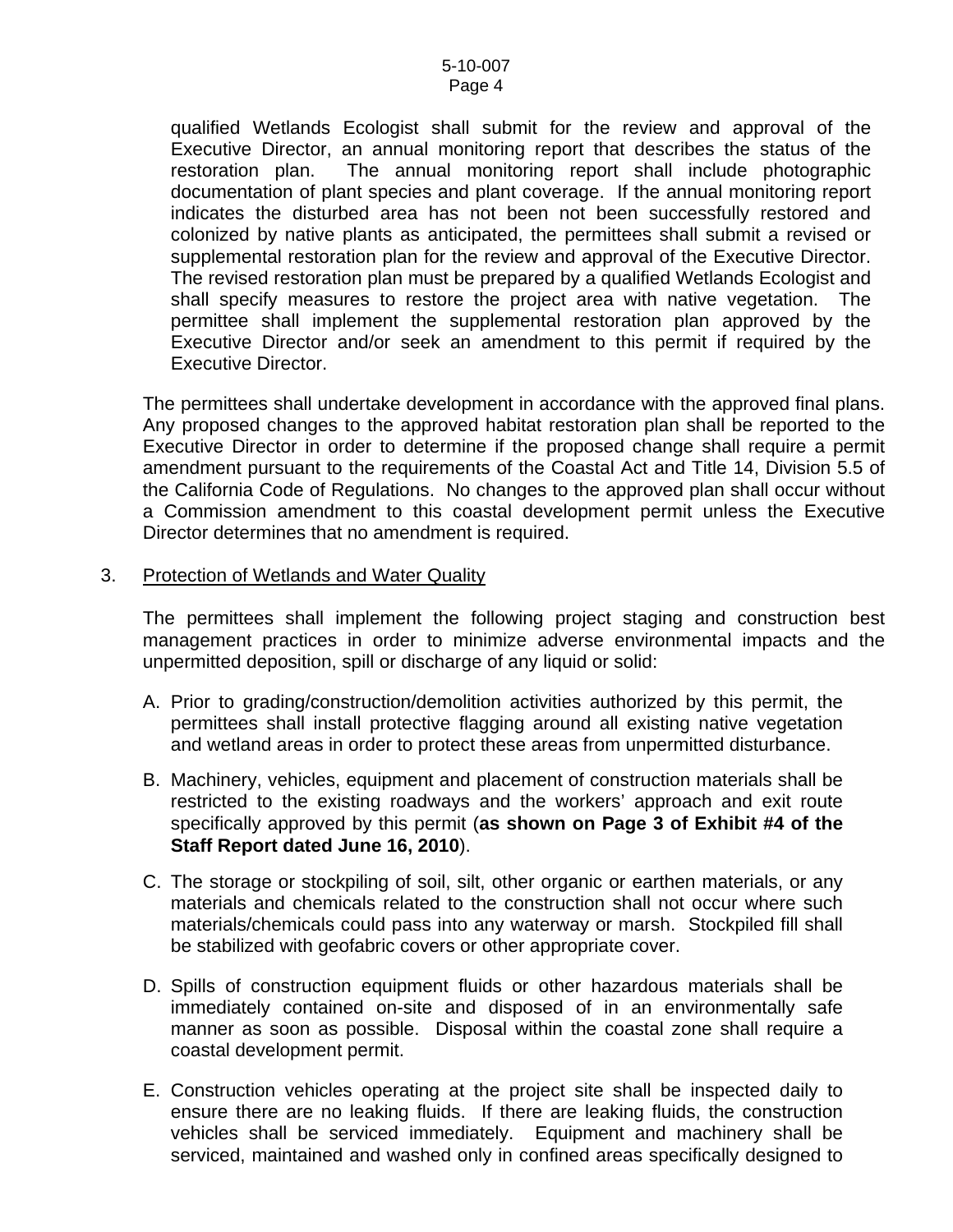## 5-10-007 Page 5

control runoff and prevent discharges. Thinners, oils or solvents shall not be discharged into sanitary or storm sewer systems.

- F. Washout from concrete trucks shall be disposed of at a location not subject to runoff and more than fifty feet away from all native vegetation, storm drains, open ditches, and surface waters.
- G. All grading and excavation areas shall be properly covered and sandbags and/or ditches shall be used to prevent runoff from leaving the site, and measures to control erosion must be implemented at the end of each day's work.
- H. In the event that contaminated soils or other toxins or contaminated material are discovered on the site, such matter shall be stockpiled and transported off-site only in accordance with Department of Toxic Substances Control (DTSC) rules and/or Regional Water Quality Control Board (RWQCB) regulations.
- I. Adequate disposal facilities for solid waste, including excess concrete, shall be maintained. All trash generated on the construction site shall be properly disposed of at the end of each day. The permittee shall dispose of all demolition and construction debris resulting from the proposed project at an appropriate location. If the disposal site is located within the coastal zone, a coastal development permit or an amendment to this permit shall be required before disposal can take place.

 The permittees shall include the requirements of this condition on all plans and contracts issued for the project. The permittees shall implement and carry out the project staging and construction best management practices during all construction, staging and cleaning activities.

# 4. Resource Agencies

The permittees shall comply with all requirements, requests and mitigation measures from the California Department of Fish and Game, Regional Water Quality Control Board, U.S. Army Corps of Engineers, and the U.S. Fish and Wildlife Service with respect to preservation and protection of water quality and marine environment. Any change in the approved project that may be required by the above-stated agencies shall be submitted to the Executive Director in order to determine if the proposed change shall require a permit amendment pursuant to the requirements of the Coastal Act and the California Code of Regulations.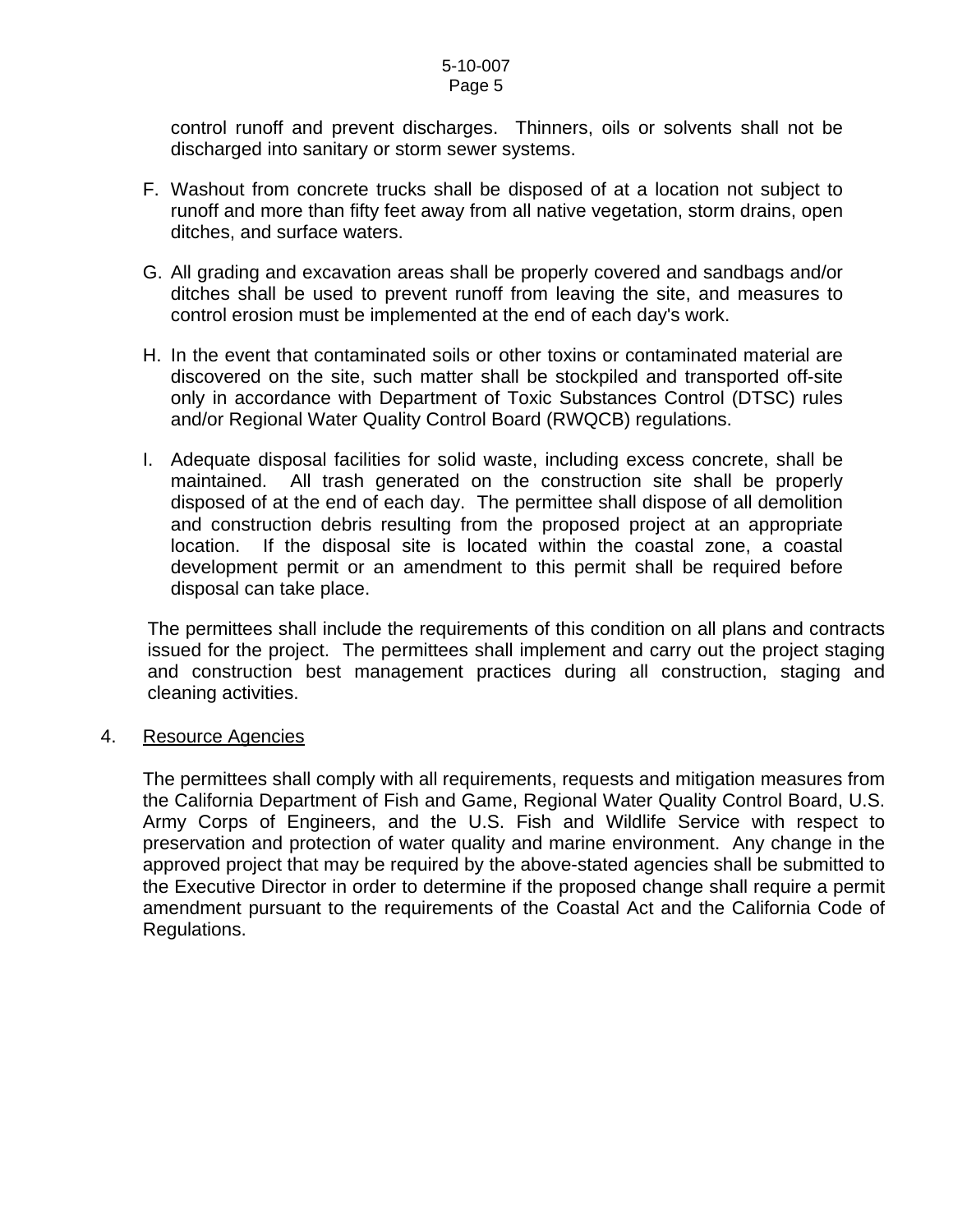# **IV. Findings and Declarations**

The Commission hereby finds and declares:

# **A. Project Description**

 $\overline{a}$ 

The proposed project involves the abandonment of an old water well (Well Site 35T'24) and restoration of the area surrounding the site in the Los Cerritos Wetlands area of southeast Long Beach (Exhibit #1). The well head is 430 feet east of the San Gabriel River, 120 feet west of the Haynes cooling channel, and about 280 feet south of the Zedler Marsh in Los Cerritos Wetlands (Exhibit #3). The property is owned by the Los Cerritos Wetlands Authority (LCWA), an agency created in 2006 through a joint powers agreement adopted among the [Rivers and Mountains Conservancy](http://www.rmc.ca.gov/), [State Coastal Conservancy](http://www.coastalconservancy.ca.gov/), [City of Long Beach](http://www.ci.long-beach.ca.us/), and [City](http://www.ci.seal-beach.ca.us/)  [of Seal Beach](http://www.ci.seal-beach.ca.us/).<sup>[1](#page-6-0)</sup>

The 740-foot deep well, which is part of the County of Los Angeles Alamitos Seawater Barrier project, needs to be destroyed in order to prevent cross-contamination of the three aquifers the well passes through. The County will destroy the well by perforating its twelve-inch diameter steel casing and then filling the hole with grout. The proposed project also includes the implementation of the specific habitat restoration measures described in the report entitled: Restoration Plan for Los Angeles County Well Site 35T'24 Abandonment, by Tidal Influence, May 2010 (Exhibit #4). The restoration project is an essential component of the project. The applicants propose to restore the project area by removing non-native, invasive plants and enhancing the area impacted by the project with native species. Seeds will be collected from native plants within the impacted area and from other plants within the Los Cerritos Wetlands and used to restore native vegetation within the project area.

The project includes removal of vegetation to allow workers and trucks to access the project site (Exhibit #4, p.3). A radius of fifteen feet will be mowed/trimmed around the well head and a six-foot diameter hole will be excavated around the well head in order to allow the top five feet of the well casing to be cut off and removed. The casing perforation process involves a drill rig and a support truck at the well-head. A cement mixer will be parked at the well head during the grouting process, when the drill rig will no longer be needed. Finally, after grouting, the excavated hole will be filled to bury the destroyed well and to restore the former contours of the land. The impacted area will be ecologically enhanced and vegetated with native plants. No wetlands will be filled by the proposed project.

The proposed workers' approach route has been designed to avoid impacts to sensitive habitat and to stay on the most ruderal areas that are in greatest need of enhancement (Exhibit #4, p.3). Vegetation removal has been limited to the minimum necessary to allow two work trucks to be at the well head at the same time. Approximately 1,800 square feet of vegetated area (mostly non-native plants) will be impacted as most of the proposed access route follows an old asphalt roadway. The well abandonment is expected to take about two weeks to complete. All proposed work will be supervised by a qualified Wetland Ecologist and completed during

<span id="page-6-0"></span><sup>&</sup>lt;sup>1</sup> The purpose of the Los Cerritos Wetlands Authority is to provide for a comprehensive program of acquisition, protection, conservation, restoration, maintenance and operation and environmental enhancement of the Los Cerritos Wetlands area consistent with the goals of flood protection, habitat protection and restoration, and improved water supply, water quality, groundwater recharge and water conservation.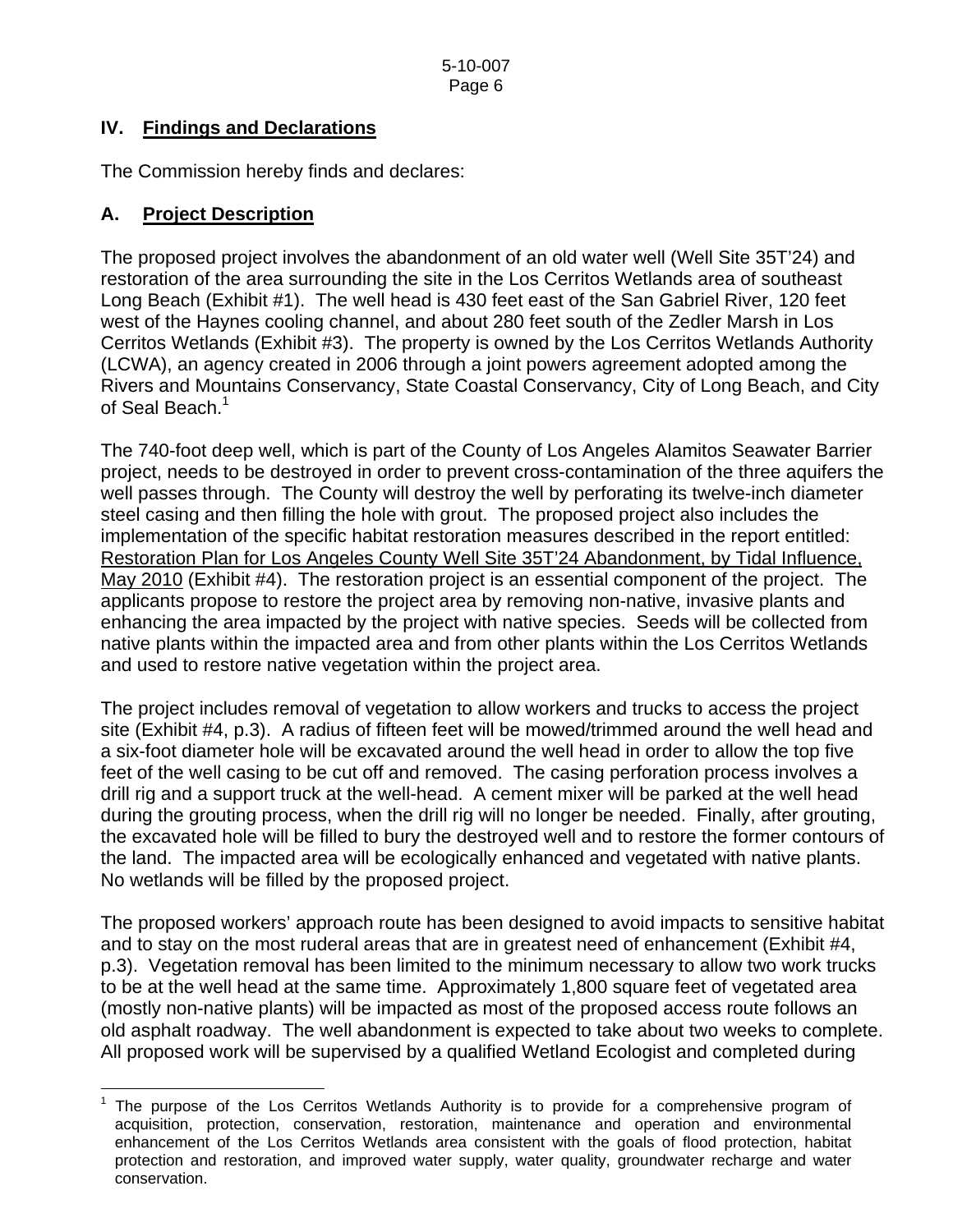late summer and fall, outside of the Belding Savannah sparrow's nesting season. The proposed restoration project will enhance approximately 2,800 square feet of area: the 1,800 square feet of area impacted by the proposed workers' approach route, plus another 1,000 square feet of area that will be enhanced by re-seeding with Southern tarplant seeds pursuant to the proposed restoration plan (Exhibit #4).

# **B. Marine Resources and Environmentally Sensitive Habitat Areas (ESHA)**

The Coastal Act contains policies that protect marine resources, water quality and sensitive habitat areas from the adverse impacts of development. The following Coastal Act policies apply to the proposed project because the project site contains marine resources including wetlands and sensitive habitat area. The purpose of the proposed project is to protect the water quality of the aquifers through which the well passes.

The applicant has considered several project alternatives and has submitted the currently proposed project (the environmentally superior feasible alternative) in an effort to comply with the following Coastal Act policies that protect marine resources, water quality and sensitive habitats.

Section 30230 of the Coastal Act states:

Marine resources shall be maintained, enhanced, and where feasible, restored. Special protection shall be given to areas and species of special biological or economic significance. Uses of the marine environment shall be carried out in a manner that will sustain the biological productivity of coastal waters and that will maintain healthy populations of all species of marine organisms adequate for longterm commercial, recreational, scientific, and educational purposes.

Section 30231 of the Coastal Act states:

The biological productivity and the quality of coastal waters, streams, wetlands, estuaries, and lakes appropriate to maintain optimum populations of marine organisms and for the protection of human health shall be maintained and, where feasible, restored through, among other means, minimizing adverse effects of waste water discharges and entrainment, controlling runoff, preventing depletion of ground water supplies and substantial interference with surface water flow, encouraging waste water reclamation, maintaining natural vegetation buffer areas that protect riparian habitats, and minimizing alteration of natural streams.

Section 30233 of the Coastal Act states, in part:

(a) The diking, filling, or dredging of open coastal waters, wetlands, estuaries, and lakes shall be permitted in accordance with other applicable provisions of this division, where there is no feasible less environmentally damaging alternative, and where feasible mitigation measures have been provided to minimize adverse environmental effects, and shall be limited to the following:

1) New or expanded port, energy, and coastal-dependent industrial facilities, including commercial fishing facilities.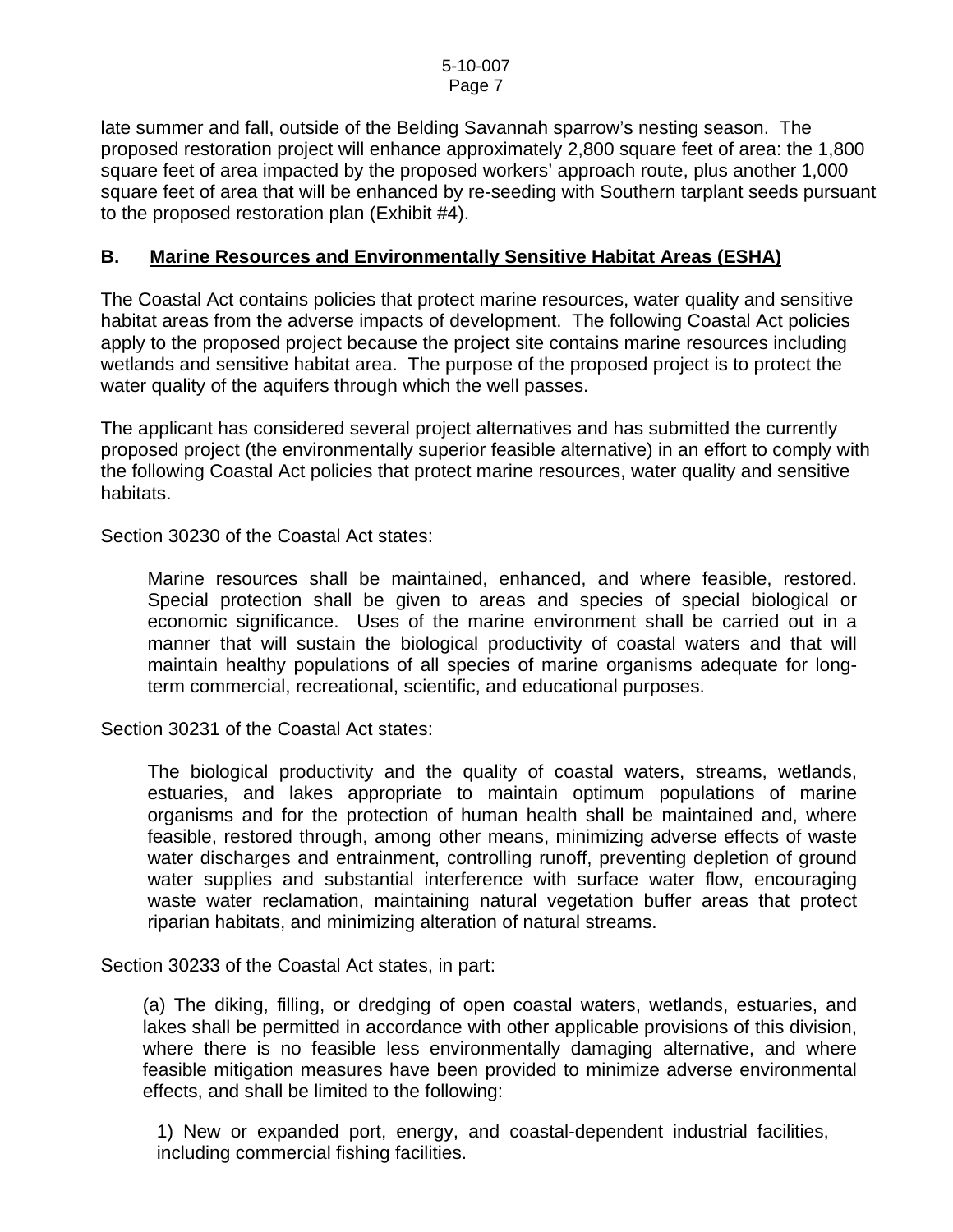2) Maintaining existing, or restoring previously dredged, depths in existing navigational channels, turning basins, vessel berthing and mooring areas, and boat launching ramps.

3) In open coastal waters, other than wetlands, including streams, estuaries, and lakes, new or expanded boating facilities and the placement of structural pilings for public recreational piers that provide public access and recreational opportunities.

4) Incidental public service purposes, including but not limited to, burying cables and pipes or inspection of piers and maintenance of existing intake and outfall lines.

5) Mineral extraction, including sand for restoring beaches, except in environmentally sensitive areas.

6) Restoration purposes.

7) Nature study, aquaculture, or similar resource dependent activities.

Section 30240 of the Coastal Act states:

(a) Environmentally sensitive habitat areas shall be protected against any significant disruption of habitat values, and only uses dependent on such resources shall be allowed within such areas.

(b) Development in areas adjacent to environmentally sensitive habitat areas and parks and recreation areas shall be sited and designed to prevent impacts which would significantly degrade such areas, and shall be compatible with the continuance of such habitat areas.

The entire Los Cerritos Wetlands area is part of the historic delta of the San Gabriel River. Although the project site is a filled salt marsh that has no tidal influence, it is an environmentally sensitive habitat area (ESHA) because of the presence of rare native plants [Southern tarplant (*Centromadia parryi ssp. Australis*)] and endangered species (Belding Savannah sparrow). The plant community, however, is degraded and dominated by invasive non-native plant species, although Mulefat (*Baccharis salicfolia*) is abundant in the area. There is also an abundance of Southern tarplant (*Centromadia parryi ssp. Australis*), a rare native plant, growing near the well. The native plant communities at the project site are classified by the applicant's biologists as Alkali Meadow and coastal sage scrub. A list of the native plants documented at the project site is attached as Page Four of Exhibit #4.

The proposed project has been designed to minimize adverse impacts to sensitive plants and habitat. The proposed project includes the implementation of the specific habitat restoration measures described in the report entitled: Restoration Plan for Los Angeles County Well Site 35T'24 Abandonment, by Tidal Influence, May 2010 (Exhibit #4). Several project alternatives were considered and rejected because they involved significantly more impacts to the native vegetation. For example, one alternative involved one access route for entering the site and another route for exiting the site. This alternative was rejected in favor of a single access route (for entering and exiting) in order to reduce the amount of area impacted by the work trucks.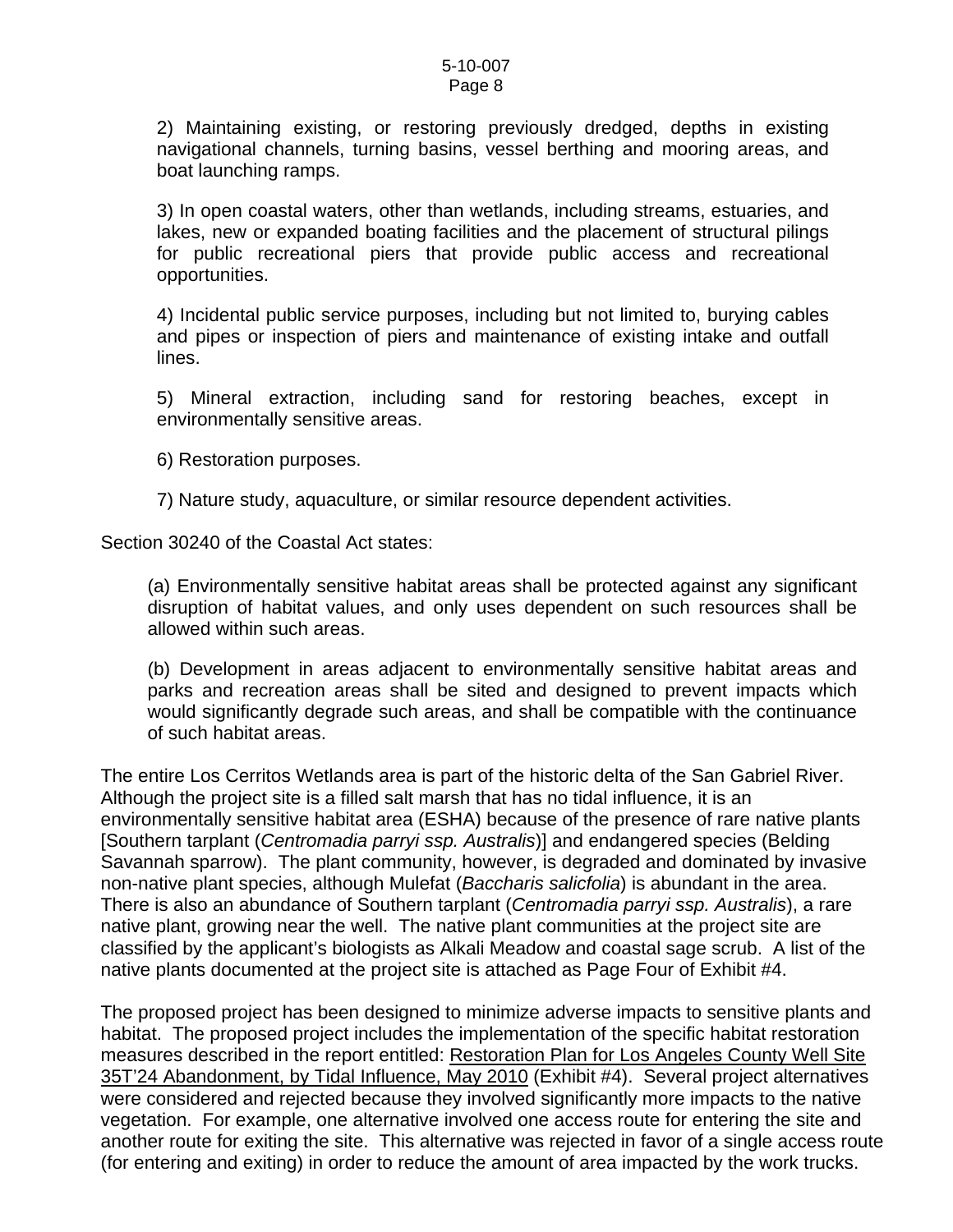Another rejected alternative would have placed an access route through the alkali meadow, the most sensitive part of the project site. The proposed project will not affect the alkali meadow, except in the immediate vicinity of the well head where vegetation removal has been limited to the minimum necessary to accommodate two work trucks to be at the well head at the same time. The amount of vegetation removal has been further reduced by limiting the amount of area to be cleared around the well head. The original plan was to clear a sixty-foot radius, but the proposal is now only to remove vegetation from a fifteen-foot radius by trimming plants to a few inches above ground level.

The proposed restoration plan will enhance the project area, which is already degraded, by removing invasive non-native plants and re-planting native plants. The proposal involves impacting approximately 1,800 square feet of vegetated area, the minimum amount as most of the proposed access route follows an old asphalt roadway. The proposed workers' approach and exit route has been designed to avoid impacts to sensitive habitat and to stay on the most ruderal areas that are in greatest need of enhancement (Exhibit #4, p.3). Native plants will be protected (by avoidance or re-location) and the proposed project will not result in any loss of wetland area. Removal of vegetation for the workers' access will be done in a manner that minimizes the impact (e.g., transplanting individual native plants or trimming larger plants like mulefat to the bases so the plants will re-sprout shoots from the stumps). The proposed restoration project will enhance approximately 2,800 square feet of area: the 1,800 square feet of area impacted by the proposed workers' approach route, plus another 1,000 square feet of area that will be enhanced by the proposed Southern tarplant restoration/mitigation project, which involves the planting of Southern tarplant seeds in adjacent areas in order to replace the plants (approximately 500 square feet of tarplant) that will be impacted by the proposed project.

**Special Condition Two** requires that all work shall be supervised by a qualified Wetland Ecologist and completed during late summer and fall, outside of the Belding Savannah sparrow's nesting season. The condition also requires that the proposed restoration plan be implemented at the same time that the well destruction occurs, and that existing native vegetation on the site be protected with flagging to avoid disturbance. Following the initial planting, it is important that the permittees weed out the non-native plants in order to preserve the native vegetation that will be established at the project site under the proposed restoration plan. Therefore, **Special Condition Two** also requires the permittees to monitor the restoration project for five years in order to ensure that he restoration plan is successful.

The Commission recognizes that chemical pollution and siltation adversely affect water quality, biological productivity and coastal recreation. The proposed work is located near coastal waters (San Gabriel River, Haynes cooling channel, and Zedler Marsh) that support both sensitive species and public recreational activities. The storage or placement of construction material, debris, or waste in a location where it could be discharged into coastal waters would result in an adverse effect on the marine environment. Therefore, it is important that the work be performed in a manner that avoids or minimizes adverse impacts to water quality and marine resources. In order to minimize adverse construction impacts, the Commission imposes **Special Condition Three** to require the implementation of best management practices. The condition requires the proper storage of construction materials and the implementation of spill prevention and control measures. Only as conditioned to protect the marine habitat from adverse construction impacts does the proposed project comply with the marine resource and sensitive habitat provisions of the Coastal Act.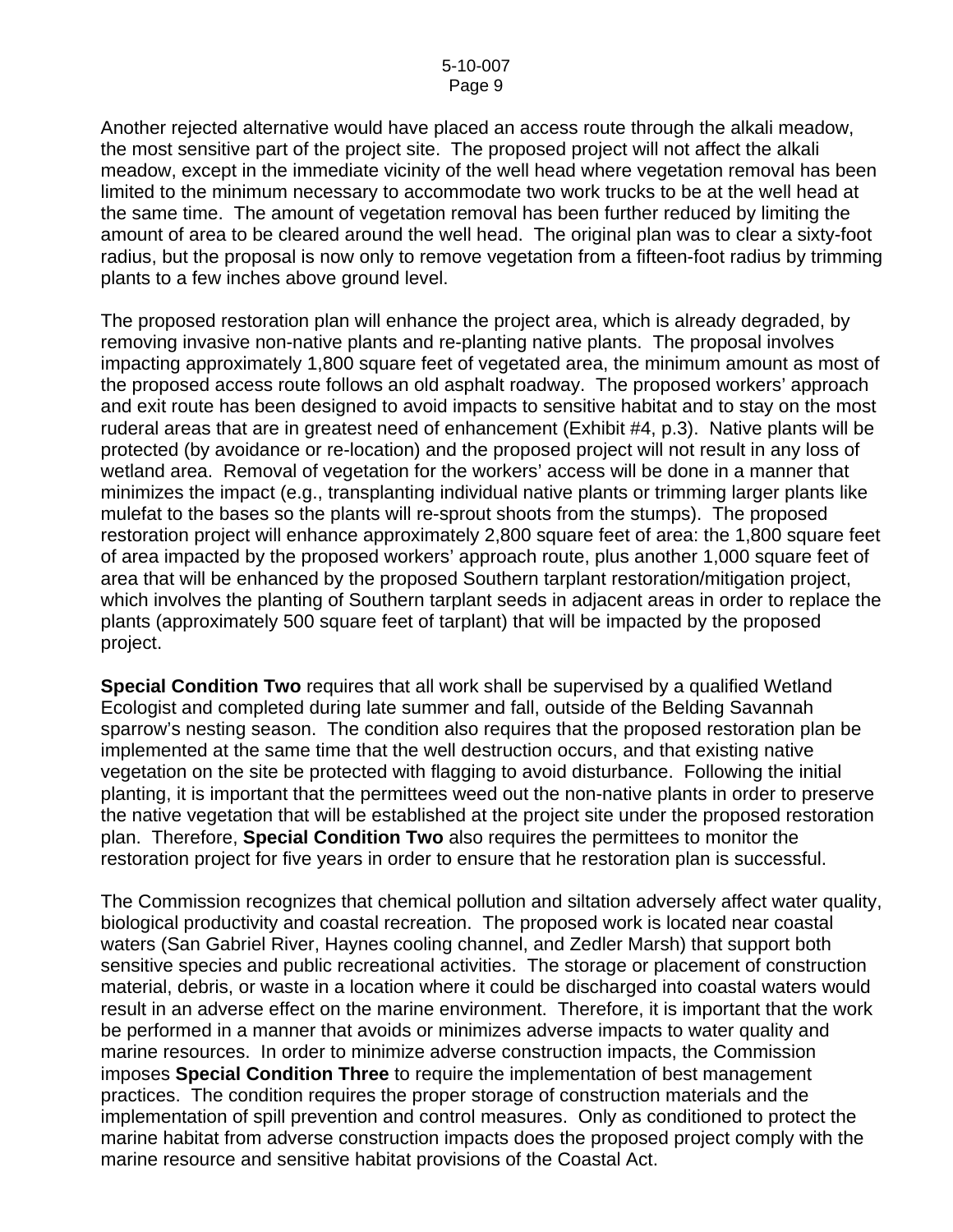In addition, **Special Condition Four** requires the permittee to comply with all permit requirements and mitigation measures of the California Department of Fish and Game, Regional Water Quality Control Board, U.S. Army Corps of Engineers, and the U.S. Fish and Wildlife Service with respect to preservation and protection of water quality and marine environment. Only as conditioned will the proposed project ensure that marine resources and water quality be protected as required by the resource protection policies of the Coastal Act.

Section 30240(b) of the Coastal Act requires that development in areas adjacent to environmentally sensitive habitat areas (ESHA) and recreation areas be sited and designed to prevent impacts that would significantly degrade such areas, and shall be compatible with the continuance of such habitat areas. Special conditions (e.g., timing of the project, limits of disturbed areas, etc.) are being imposed on the project in order to prevent impacts that would significantly degrade the ESHA in the project area.

As previously stated, the applicant studied several project alternatives, and the currently proposed project is the alternative with the least impact on wetlands and habitat. The currently proposed alternative, the environmentally superior feasible alternative, will not result in loss of wetland area, and the project area will be restored and fully mitigated. Therefore, the Commission finds that the project, as conditioned, is consistent with Section 30240 of the Coastal Act because the proposed development, as conditioned, has been sited and designed to prevent impacts which would significantly degrade sensitive habitat areas, and will be compatible with the continuance of such habitat areas.

Section 30233(a) of the Coastal Act limits the diking, filling, or dredging of wetlands to specific permitted uses and only where there is no feasible less environmentally damaging alternative and where feasible mitigation measures have been provided to minimize adverse environmental effects. One of the uses allowed under Section 30233(a)(6) is "Restoration Purposes". As stated, the project site falls within a portion of the Los Cerritos Wetlands that was previously filled in the 1950s and is devoid of any tidal influence. In this case no wetland fill is proposed (other than to fill the well casing with grout to accomplish the well abandonment and destruction). Regardless, an essential component of the project is to restore the project area by removing non-native, invasive plants and enhancing the area with the re-establishment of native species within the impacted areas. Seeds will be collected from native plants within the impacted area and from other plants within the Los Cerritos Wetlands and used to restore native plants within the project area. In addition to restoration of native species within the project area, additional restoration of an area outside of the project area containing Southern tarplant is proposed (Exhibit #4). Therefore, for the reasons stated above, the Commission finds that the proposed project, as conditioned, is consistent with Section 30233 of the Coastal Act.

All adverse environmental effects of the proposed project have been minimized by the proposed habitat restoration plans and the special conditions of approval. For the reasons discussed above, the Commission finds that the project, as conditioned, is consistent with Sections 30230, 30231, 30233 and 30240 of the Coastal Act.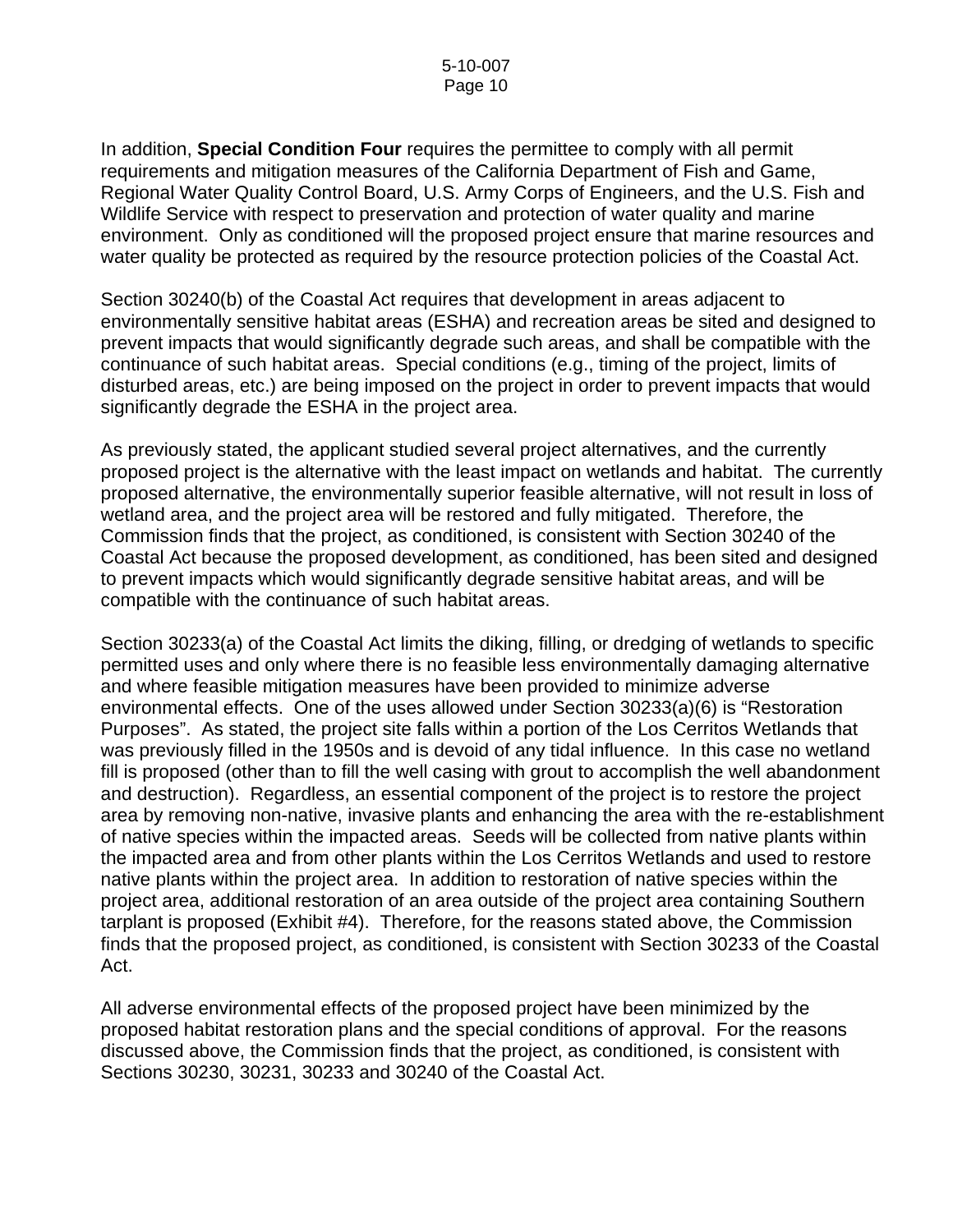# **C. Public Access and Recreation**

One of the basic goals stated in the Coastal Act is to maximize public access to and along the coast. The Coastal Act has several policies that protect public access along the shoreline and public recreational opportunities.

Section 30210 of the Coastal Act states:

In carrying out the requirement of Section 4 of Article X of the California Constitution, maximum access, which shall be conspicuously posted, and recreational opportunities shall be provided for all the people consistent with public safety needs and the need to protect public rights, rights of private property owners, and natural resource areas from overuse.

Section 30211 of the Coastal Act states:

Development shall not interfere with the public's right of access to the sea where acquired through use or legislative authorization, including, but not limited to, the use of dry sand and rocky coastal beaches to the first line of terrestrial vegetation.

Section 30213 of the Coastal Act states:

Lower cost visitor and recreational facilities shall be protected, encouraged, and, where feasible, provided. Developments providing public recreational opportunities are preferred...

The proposed development will not interfere with public access or any existing public recreation uses of coastal resources as the project site is not open for public access at this time. The proposed development is about 430 feet east of the San Gabriel River and the public bicycle route that runs along the east bank of the river. The proposed development will not eliminate any potential future recreational uses at or near the site. Therefore, the Commission finds that the proposed development, as conditioned, does not conflict with any of the public access or recreation provisions of the Coastal Act.

# **D. Local Coastal Program**

A coastal development permit is required from the Commission for the proposed development because it is located within the Commission's area of original jurisdiction. The Commission's standard of review for the proposed development is the Chapter 3 policies of the Coastal Act. Coastal Act section 30604(a) states that, prior to certification of a local coastal program ("LCP"), a coastal development permit can only be issued upon a finding that the proposed development is in conformity with Chapter 3 of the Act and that the permitted development will not prejudice the ability of the local government to prepare an LCP that is in conformity with Chapter 3. As conditioned, the proposed development is consistent with Chapter 3 of the Coastal Act. Approval of the project, as conditioned, will not prejudice the ability of the local government to prepare an LCP that is in conformity with the provisions of Chapter 3 of the Coastal Act.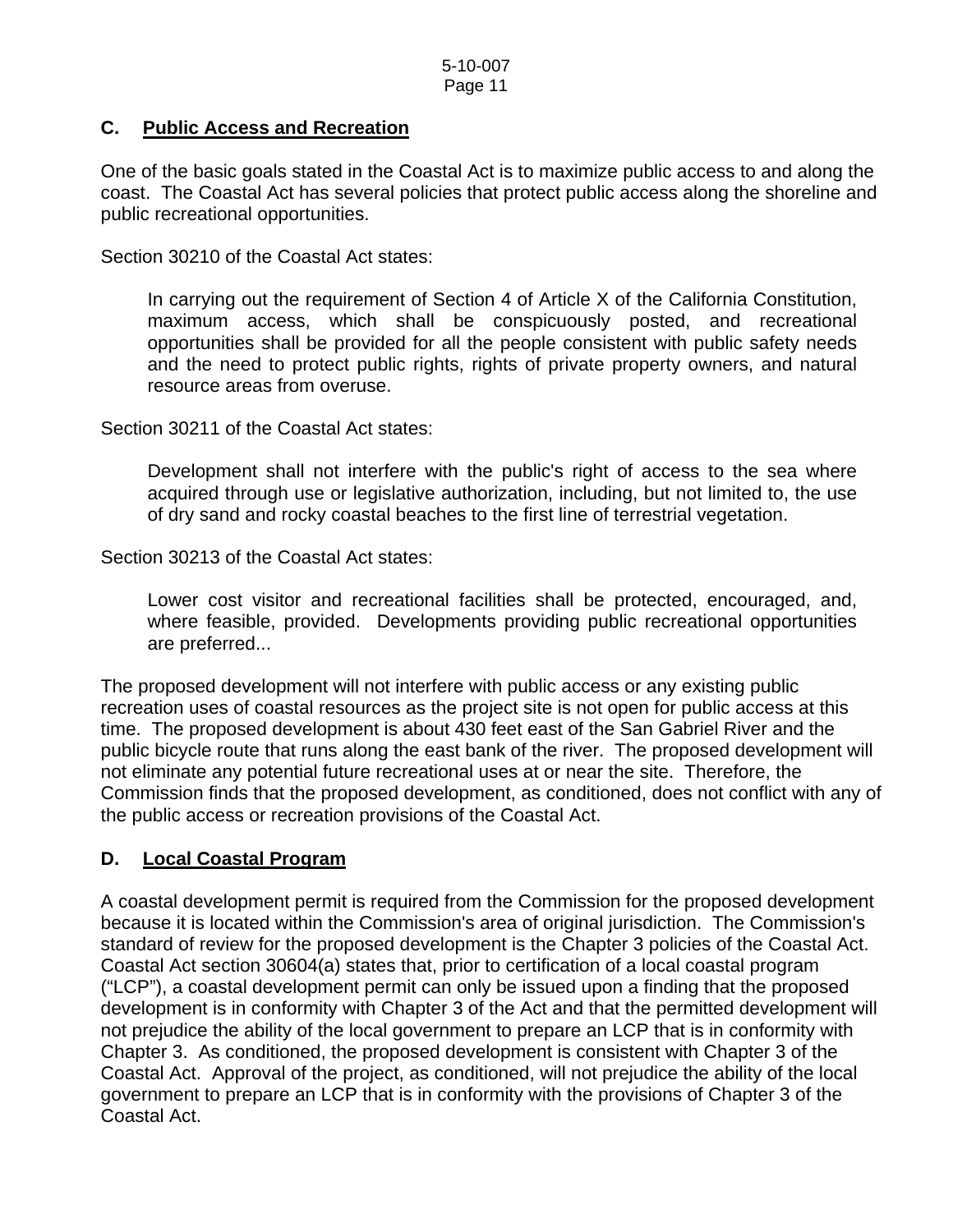# **E. California Environmental Quality Act (CEQA)**

Section 13096 Title 14 of the California Code of Regulations requires Commission approval of a coastal development permit application to be supported by a finding showing the application, as conditioned by any conditions of approval, to be consistent with any applicable requirements of the California Environmental Quality Act (CEQA). Section 21080.5(d)(2)(A) of CEQA prohibits a proposed development from being approved if there are feasible alternatives or feasible mitigation measures available which would substantially lessen any significant adverse effect which the activity may have on the environment.

In this case, the County of Los Angeles is the lead agency and the Commission is the responsible agency for the purposes of CEQA. On December 28, 2009, the County of Los Angeles determined that the project is exempt from CEQA under the Class I Categorical Exemption set forth in State CEQA Guidelines 15301 and in County CEQA Guidelines (Existing Facilities, Class1, Section h: Maintenance of existing landscape). Further, the proposed project, as conditioned, has been found consistent with the Chapter 3 policies of the Coastal Act. All adverse impacts have been minimized by the recommended conditions of approval and there are no feasible alternatives or additional feasible mitigation measures available which would substantially lessen any significant adverse impact that the activity may have on the environment. Therefore, the Commission finds that the proposed project, as conditioned, is consistent with the requirements of the Coastal Act and CEQA.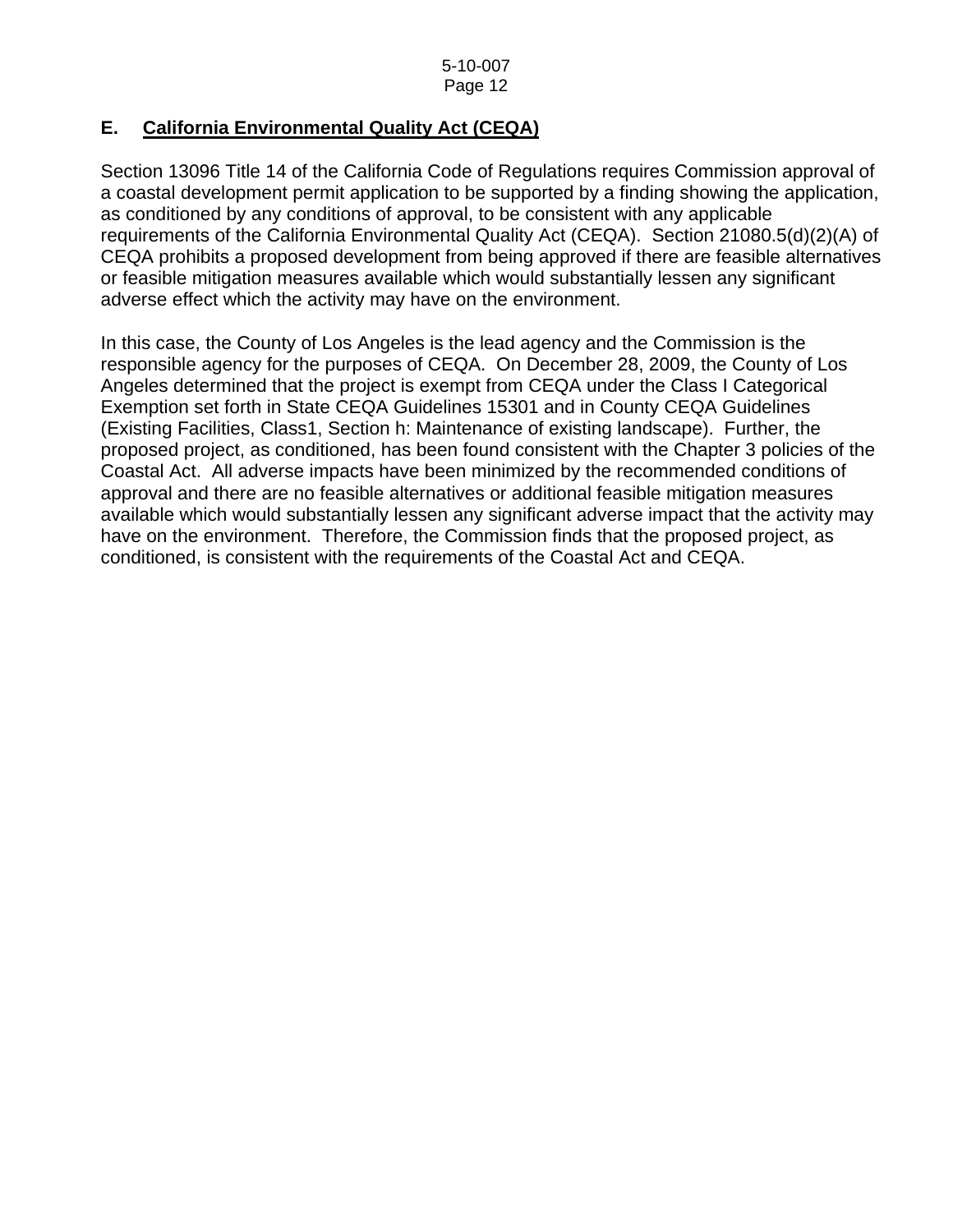# **City of Long Beach**

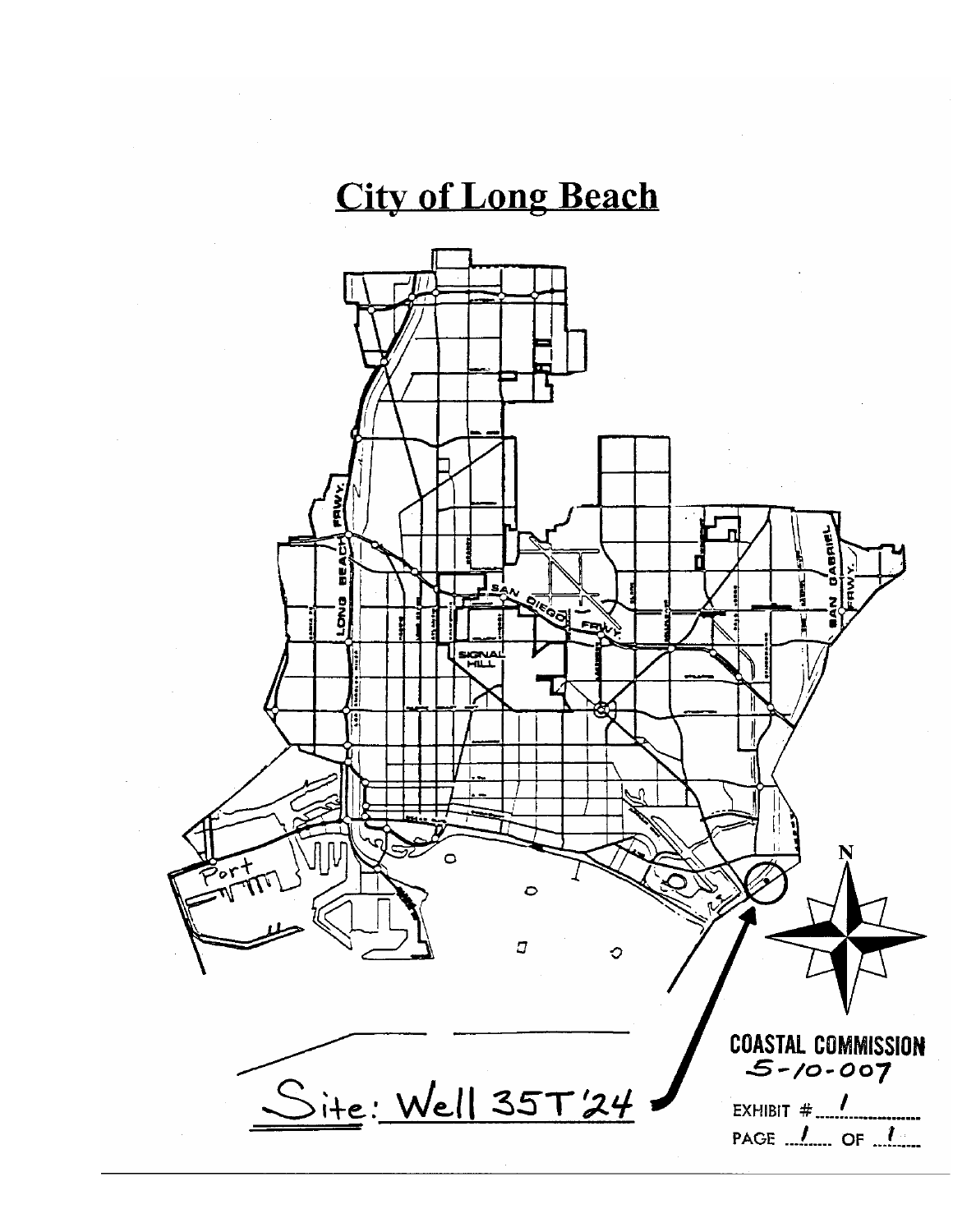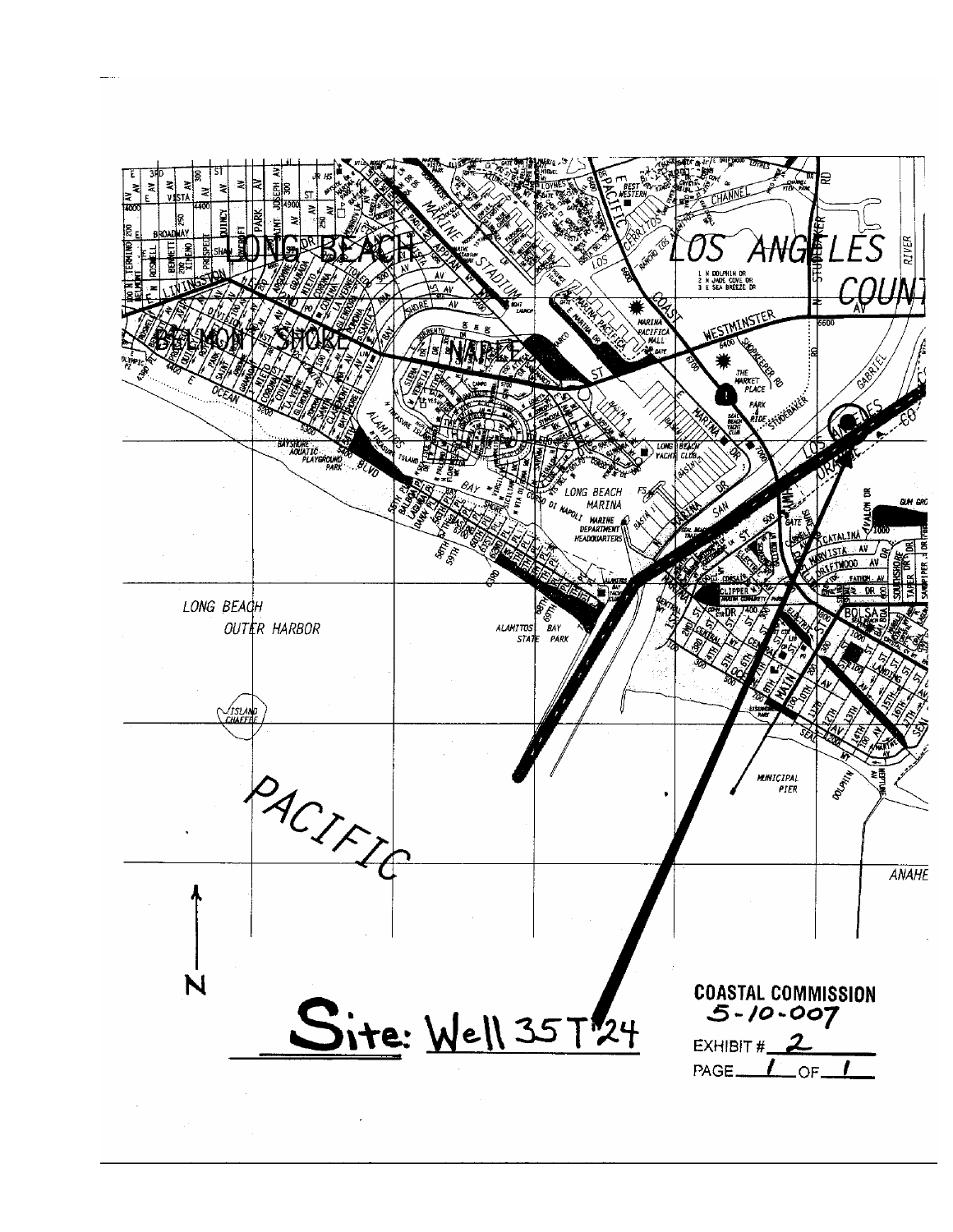# Well No. 35T'24 Site Plan

## FCD No. 504A T.G. Ref: 826-F2

Location: Located 200' North of C.L. of Wooden Bridge Rd. and 356' East of C.L. of East levee of San Gabriel River.

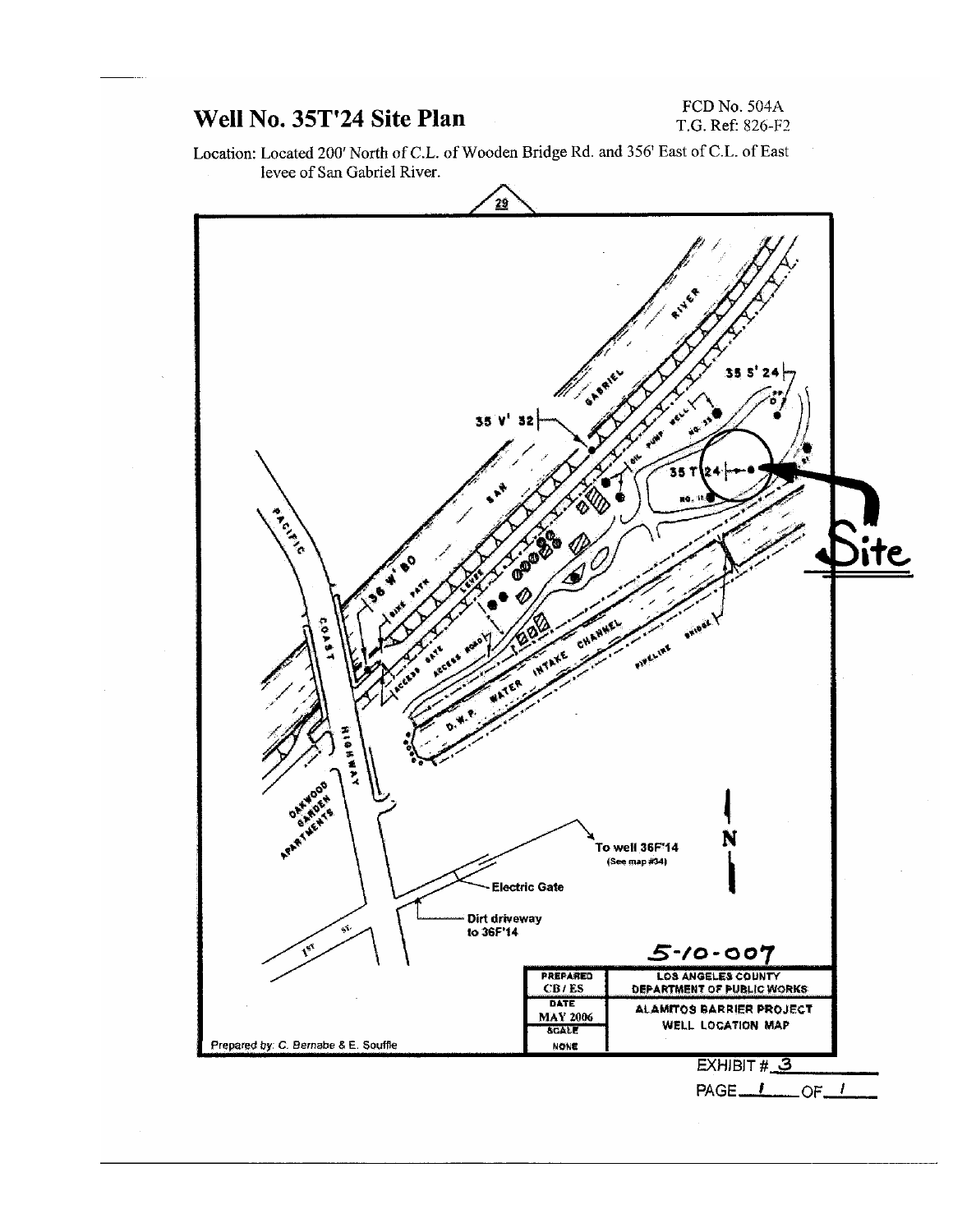/idal\nfluenee

South Coast Renjon

MAY 2 5 2010

PAGE\_

 $\sqrt{}$  of

# Los Angeles County Well Site 35T'24 AbandonmentASEAL COMMASSION **Restoration Plan**

## 1.0 Site Location

The geographic coordinates of well site 35T'24 are N 33°45.290', W 118°05.993' in Long Beach, California. This location is about 120 feet west of the Haynes Cooling Channel, 430 feet east of the San Gabriel River and about 280 feet south of Zedler Marsh in Los Cerritos Wetlands (Figure 1). Zedler Marsh is a remnant tidal salt marsh that receives tidal flushing from the San Gabriel River. The wildlife areas in and around Zedler Marsh are planned for restoration and enhancement by the land owners, the Los Cerritos Wetlands Authority.

Figure 1. Location of well site and access routes.

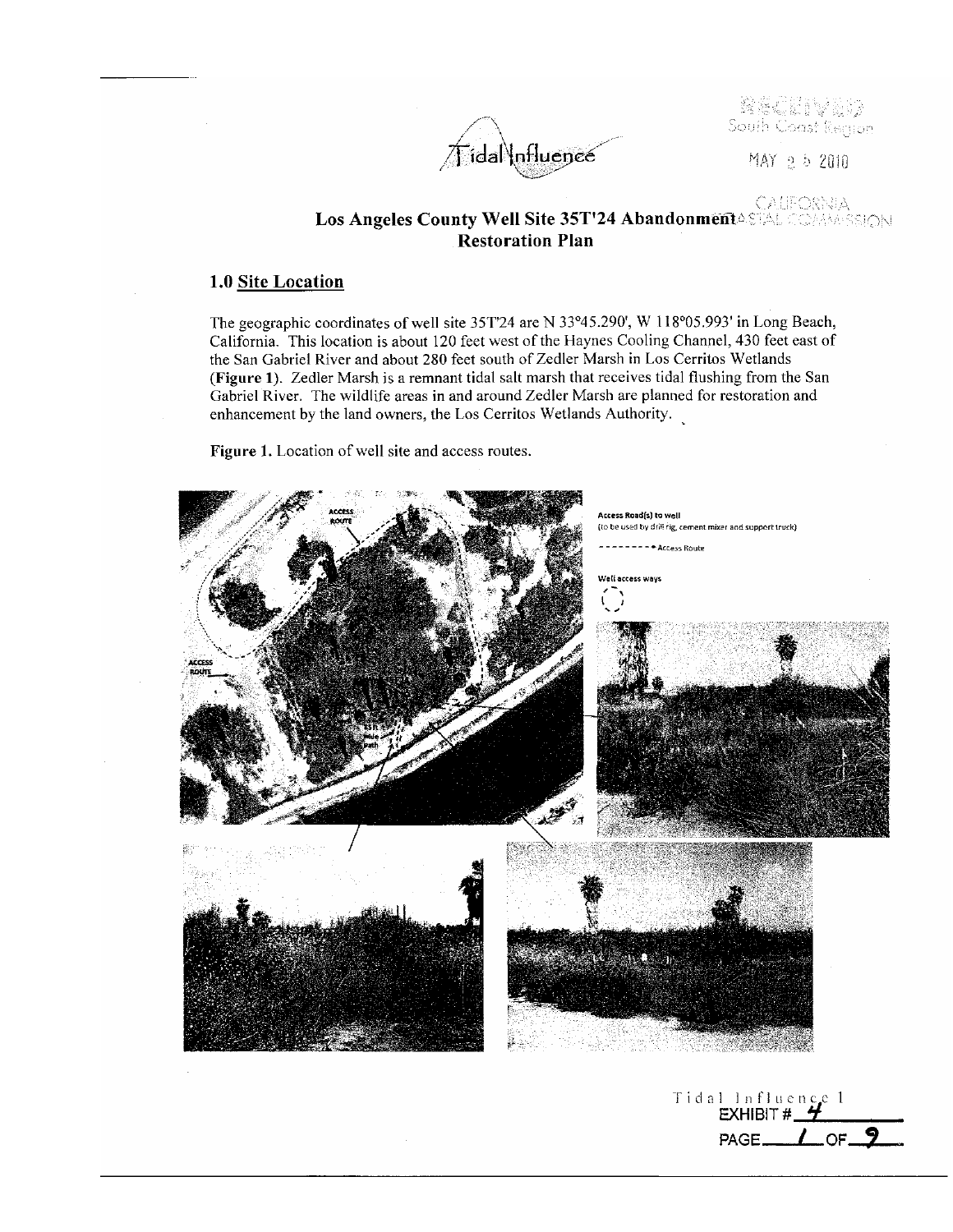### **2.0 Current Conditions**

#### 2.1 Plant Communities

The project area for well site 35T24 falls in a portion of degraded southern California salt marsh. This soil in this area is composed of fill that was placed in the 1950's to accommodate industrial land use. Since being filled, the site has been completely devoid of tidal influence. Due to this alteration in tidal regime, the plant community in the project area now contains elements of Alkali Meadow (outlined in orange) and Coastal Sage Scrub (outlined in brown; Figure 2). These plant communities are heavily degraded, low in biodiversity, and have been invaded intensively by non-native plants species. The non-shaded portions of the project area in Figure 2 are unvegetated. This unvegetated area includes an old asphalt roadway that the access route follows.

The existing plant communities within the project area are in need of ecological enhancement, yet are also sensitive to disturbance. The approach of the access roads have been purposefully designed to avoid impacts to sensitive habitat and are focused through the most ruderal parts of the project area that are in greatest need of enhancement.

## **COASTAL COMMISSION**

EXHIBIT  $#$   $#$  $PAGE$ <sub>2</sub> OF.

Tidal Influence 2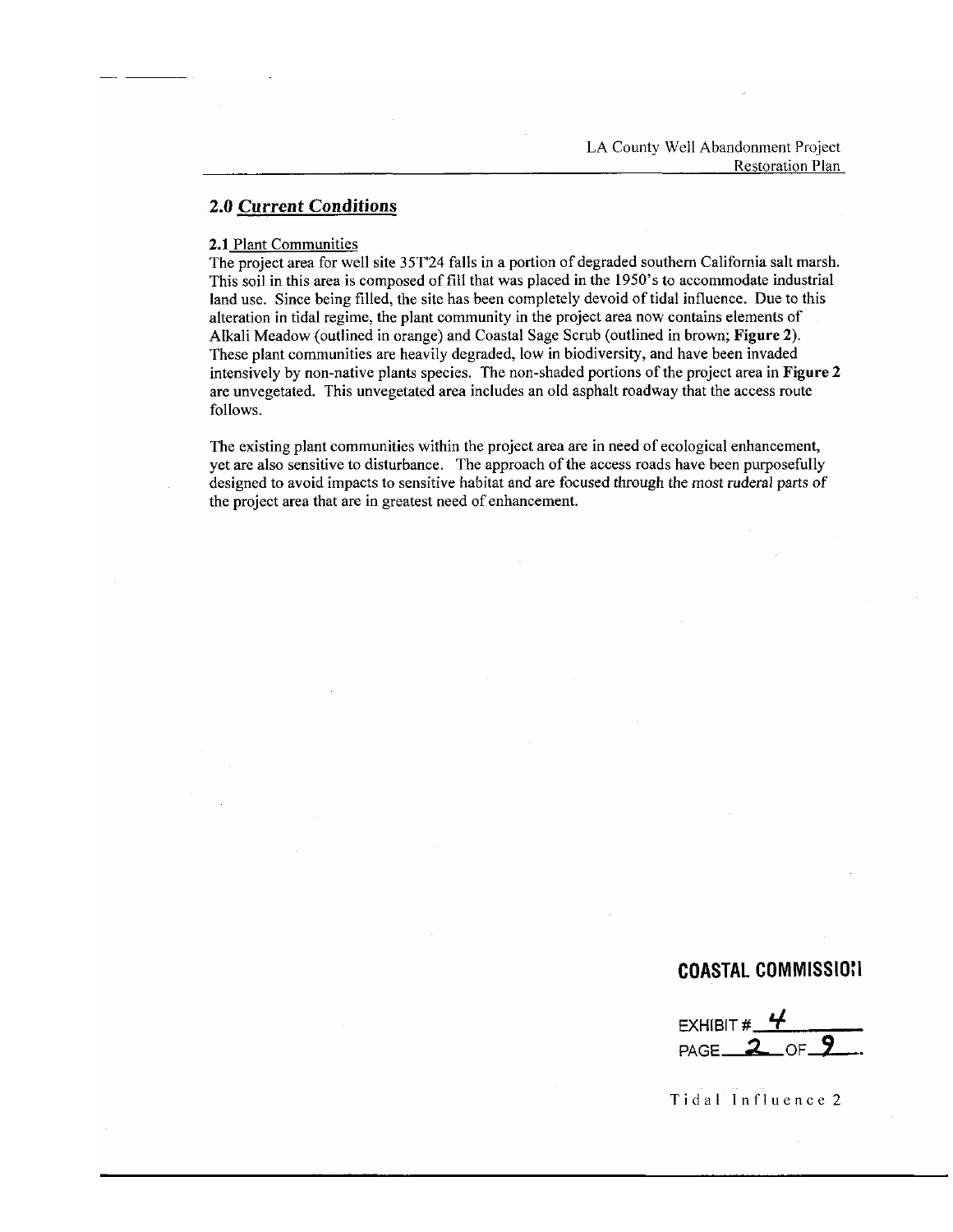

Figure 2. Plant communities and impacted areas within project area.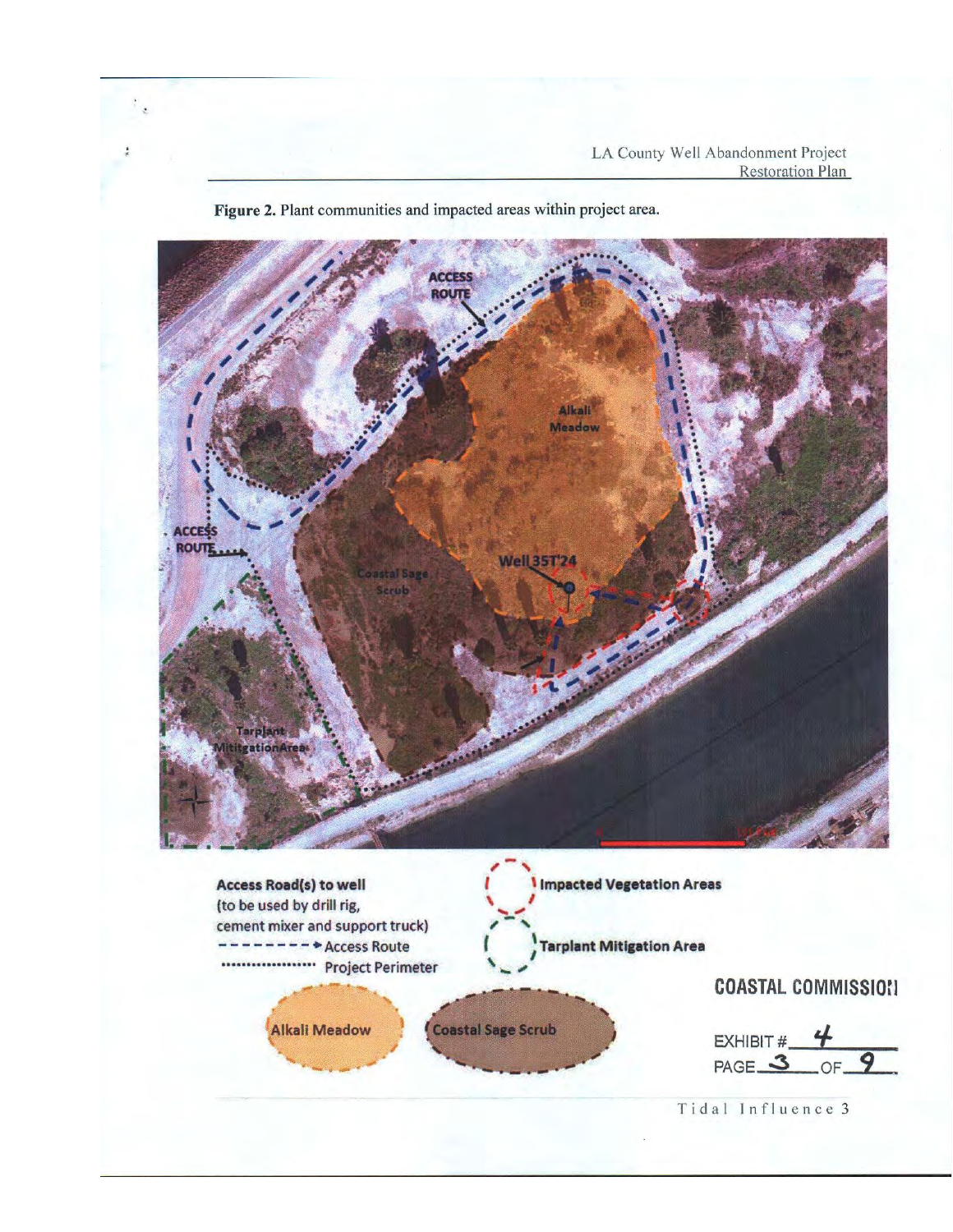### 2.2 Plant Species Abundance

In total 23 plants species were identified within the red-outlined impacted areas and the proposed access road. Of those, 8 species are native to California. The abundance of the impacted native plant species can be seen in Table 1. Southern tarplant is listed by the California Native Plant Society (CNPS) on List 1B.1 as "Rare, threatened, or endangered in California and elsewhere." There is an abundance of southern tarplant throughout the project area and this project has been designed to minimize impacts to this species. Though it is rare throughout the state, southern tarplant has large populations throughout Los Cerritos Wetlands and any impacts can be easily mitigated.

**Table 1.** Plant species documented February 1<sup>st</sup> through May  $1<sup>st</sup>$ , 2010 within the impacted area of the proposed project. \* indicates Sensitive Species

|                          | <b>COMMON NAME</b>              | <b>Genus species</b>         | <b>Abundance</b> |  |
|--------------------------|---------------------------------|------------------------------|------------------|--|
| <b>Native Plants</b>     |                                 |                              |                  |  |
| 1                        | <b>MULEFAT</b>                  | Baccharis salicifolia        | 5 indv.          |  |
| 2                        | <b>GOLDENBUSH</b>               | Isocoma menziesii            | 23 indv          |  |
| 3                        | <b>COYOTE BUSH</b>              | <b>Baccharis pilularis</b>   | 4 indv.          |  |
| 4                        | <b>EMORY'S BACCHARIS</b>        | Baccharis emoryi             | 16 indv.         |  |
| 5                        | SOUTHERN TARPLANT*              | Centromadia parryi australis | $\sim$ 500 sq ft |  |
| 6                        | NARROWLEAF BEDSTRAW             | Galium angustifolium         | ~3 sq ft         |  |
| 7                        | <b>SEASIDE HELIOTROPE</b>       | Heliotropium curassavicum    | $\sim$ 250 sq ft |  |
| R.                       | <b>COCKLEBUR</b>                | Xanthium strumarium          | $-5$ sq ft       |  |
| <b>Non-Native Plants</b> |                                 |                              |                  |  |
|                          | <b>SWEET CLOVER</b>             | Melilotus indica             |                  |  |
| 2                        | <b>TOCALOTE</b>                 | Centaurea melitensis         |                  |  |
| 3                        | <b>WILD RADISH</b>              | Raphanus sativa              |                  |  |
| 4                        | <b>RABBIT'S FOOT GRASS</b>      | Polypogon monspeliensis      |                  |  |
| 5                        | <b>SLENDER-LEAVED ICE PLANT</b> | Mesymbranthemum nodiflorum   |                  |  |
| 6                        | <b>FIVE-HOOK BASSIA</b>         | Bassia hyssopifolia          |                  |  |
| 7                        | <b>BLACK MUSTARD</b>            | Brassica nigra               |                  |  |
| R                        | PAMPAS GRASS                    | Cortaderia selloana          |                  |  |
| 9                        | <b>MILK THISTLE</b>             | Silybum marianum             |                  |  |
| 10                       | <b>CURLY DOC</b>                | Rumex crispus                |                  |  |
| 11                       | <b>BRASS BUTTONS</b>            | Cotula coronopifolia         |                  |  |
| 12                       | <b>RED BROME</b>                | <b>Bromus diandrus</b>       |                  |  |

# **COASTAL COMMISSION**



Tidal Influence 4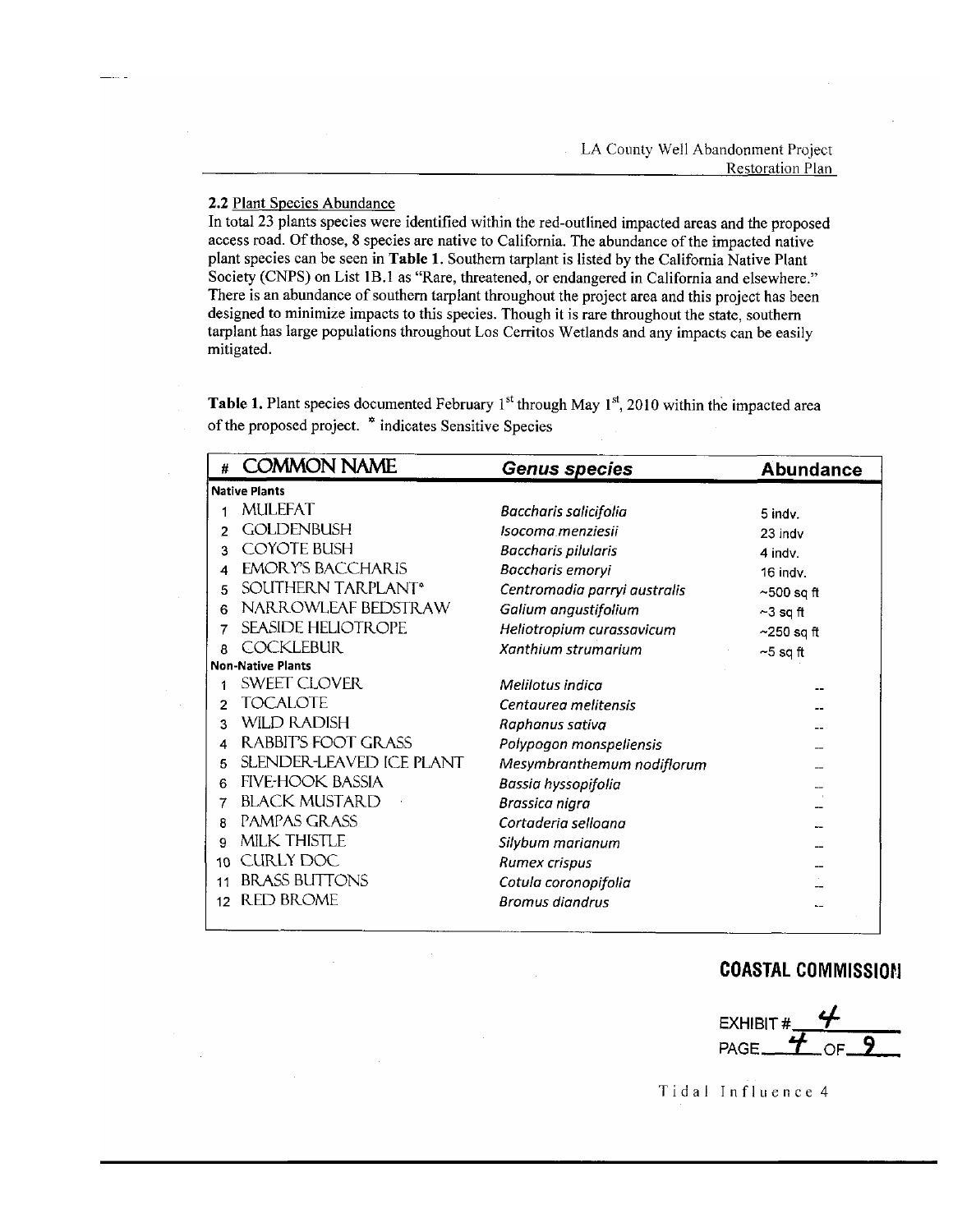### 2.3 Ecological Surveys

Weekly ecological surveys were performed at the proposed project site between February 1<sup>st</sup> and May  $1<sup>st</sup>$ , 2010. During this time no bird nesting activity or other sensitive ecological processes were observed within the project area. Only one species of concern, southern tarplant, will be impacted by this project. Belding's Savannah Sparrows (Passerculus sandwichensis beldingi) have been documented in the adjacent tidal areas; however, they have never been documented in the project area and will not be impacted by this project. Similarly, the Salt Marsh Wandering Skipper (*Panoquina errans*) has previously been documented in the vicinity of this project: however, its host plant Salt Grass (Distichlis spicata) will not be disturbed as part of this project. As long as the impacted tarplant individuals are properly replaced, as described below, there will be no long term detriments to populations of sensitive species.

## **3.0 Restoration Plan**

3.1 Vegetation Salvation Methodology

The vegetation within the red outlined areas on Figure 2 will be removed as part of this project. Much of this vegetation can be salvaged, and if removed properly may grow back after the disturbance.

The following methods will be used for salvaging Isocoma and all Baccharis species.

1) Any seeds that are produced between now and the initiation of the project will be collected and stored.

2) Any immature individuals will be salvaged by digging them up with shovels and transplanting them outside of the project area.

3) Mature individuals will be coppiced to their base leaving no more than 3 inches of stump left above the soils surface. If treated correctly these species will re-sprout shoots from their bases after being coppiced, likely rejuvenating the plant and making it stronger. Five to ten straight branches measuring about  $\frac{1}{2}$  inch in diameter and 2 feet in length will be salvaged from each plant during its trimming. The branches will be pruned into stakes, treated with rooting hormone, and placed in 1 gallon pots filled with potting soil. These stakes will be placed in a nursery for 3 months and all successfully established cuttings will be returned to project site for planting in the impacted areas once the project is complete.

4) Any seeds that were collected will be spread in the impacted areas once the construction is complete.

# **COASTAL COMMISSION**

EXHIBIT # $-4$ PAGE  $5$ 

Tidal Influence 5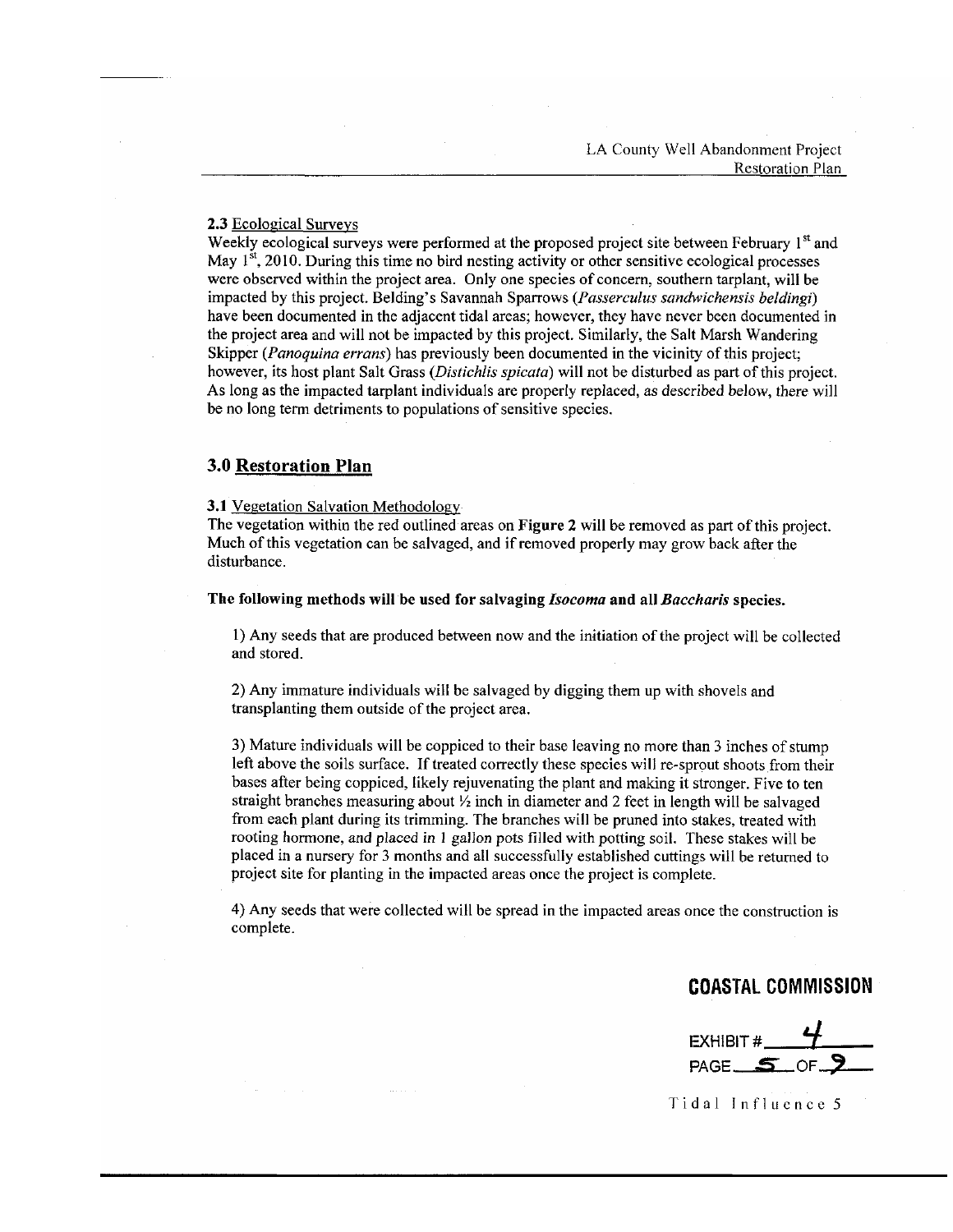The following methods will be used for the salvaging of *Heliotropium, Xanthium*, and Galium:

1) Any seeds that are produced between now and the initiation of the project will be collected and stored.

2) Any immature individuals that still exist 2 weeks before construction will be salvaged by digging them up with shovels and transplanting them outside of the project area.

3) Any seeds that were collected will be spread in the impacted areas once the construction is complete.

#### The following methods will be used for the salvaging of Centromadia:

1) Any seeds that are produced by plants within the impacted areas will be collected and stored between now and the initiation of construction. This is unlikely since this species sets seed in the late fall and early winter.

2) Seeds will be collected from other individuals from throughout Los Cerritos Wetlands during the project period. No more than 10% of the fruits will be sampled from one individual. Enough seed will be collected to vegetate 1000 square feet of area, which is a 2:1 ratio.

3) All seeds collected will be spread throughout the impacted areas once construction is complete, as well as in the designated tarplant mitigation area.

#### 3.2 Restoration/Mitigation Revegetation Methodology

The area that is being impacted by this project is invaded by 13 species of non-native invasive weeds. These non-native plants cover most of the impacted area and this project will be beneficial since it will be removing these invasive plants and making room for existing native species. The impacted native species will be re-established easily within the impacted areas. Cuttings and seeds of the impacted species will be planted and spread throughout the impacted area once the construction is complete at a 1:1 ratio. In addition, nine alkali meadow and eight coastal sage scrub plant species are suggested to be planted within the impacted areas to restore the area's biodiversity (Table 2).

An area for tarplant mitigation has been designated outside of the project area (Figure 2). This area will accommodate any additional seeding and/or planting that will be necessary as part of the permit requirements.

The old asphalt road that is being used for the access road for this well site abandonment project will no longer be needed once the well is removed. Removing the degrading asphalt and planting the area with the species listed in Table 2 is another option for mitigating impacts to native vegetation.

# **COASTAL COMMISSION**

EXHIBIT #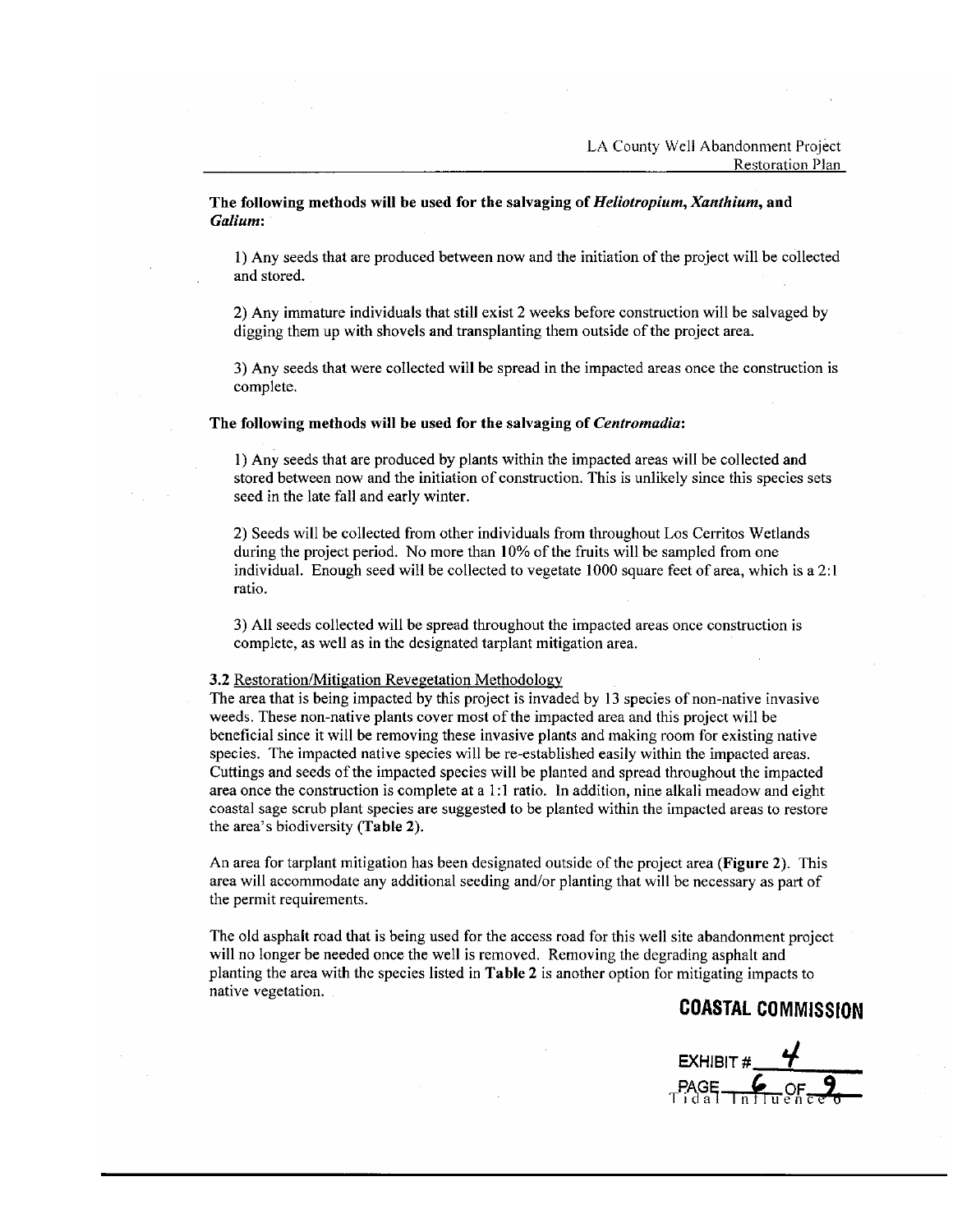Table 2. Suggested revegetation plant palette. Plant species highlighted in gray are species that are impacted by the project.

| #                         | <b>COMMON NAME</b>           | <b>Genus species</b>             |  |  |
|---------------------------|------------------------------|----------------------------------|--|--|
| Alkali Meadow             |                              |                                  |  |  |
| 1                         | <b>SEASIDE HELIOTROPE</b>    | Heliotrpium curassivicum         |  |  |
| $\overline{2}$            | <b>SOUTHERN TARPANT</b>      | Centromadia parryi australis     |  |  |
| 3                         | <b>ALKALI SACATON</b>        | Sporobolus airoides              |  |  |
| 4                         | <b>WHOLLY SEA BLITE</b>      | Sueada taxifolia                 |  |  |
| 5                         | <b>ALKALI MALLOW</b>         | Malvella leprosa                 |  |  |
| 6                         | <b>SEDGE</b>                 | Scirpus robustus                 |  |  |
| $\overline{7}$            | <b>ALKALI HEATH</b>          | Frankenia salina                 |  |  |
| 8                         | <b>COMMON PICKLEWEED</b>     | Salicornia virginica             |  |  |
| 9                         | PARISH'S GLASSWORT           | Arthrocenum subterminale         |  |  |
| 10                        | <b>SALT GRASS</b>            | Distichlis spicata               |  |  |
| 11                        | <b>SPIKE RUSH</b>            | Eleocharis macrostachya          |  |  |
| <b>Coastal Sage Scrub</b> |                              |                                  |  |  |
| 1                         | MULEFAT                      | <b>Baccharis salicifolia</b>     |  |  |
| 2                         | <b>EMORY'S BACCHARIS</b>     | <b>Baccharis emoryi</b>          |  |  |
| 3                         | <b>COYOTE BUSH</b>           | <b>Baccharls pilularis</b>       |  |  |
| 4                         | COAST GOLDENBUSH             | Isocoma menziesii var. menziesii |  |  |
| 5                         | <b>COCKLEBUR</b>             | Xanthium strumarium              |  |  |
| 6                         | NARROWLEAF BEDSTRAW          | Galium angustifolium             |  |  |
| 7                         | <b>CA SAGEBRUSH</b>          | Artemisia californica            |  |  |
| 8                         | <b>CA BUCKWHEAT</b>          | Eriogonum fasciculatum           |  |  |
| 9                         | <b>BREWER'S SALTBUSH</b>     | Atriplex lentiformis             |  |  |
| 10                        | <b>FOUR-WINGED SALT BUSH</b> | Atriplex canescens               |  |  |
| 11                        | <b>BLACK SAGE</b>            | Salvia mellifera                 |  |  |
| 12                        | <b>WHITE SAGE</b>            | Salvia apiana                    |  |  |
| 13                        | <b>LEMONADEBERRY</b>         | Rhus integrifolia                |  |  |
| 14                        | <b>COAST SUNFLOWER</b>       | Encelia californica              |  |  |

# **COASTAL COMMISSION**

EXHIBIT# PAGE\_ 7 OF

Tidal Influence 7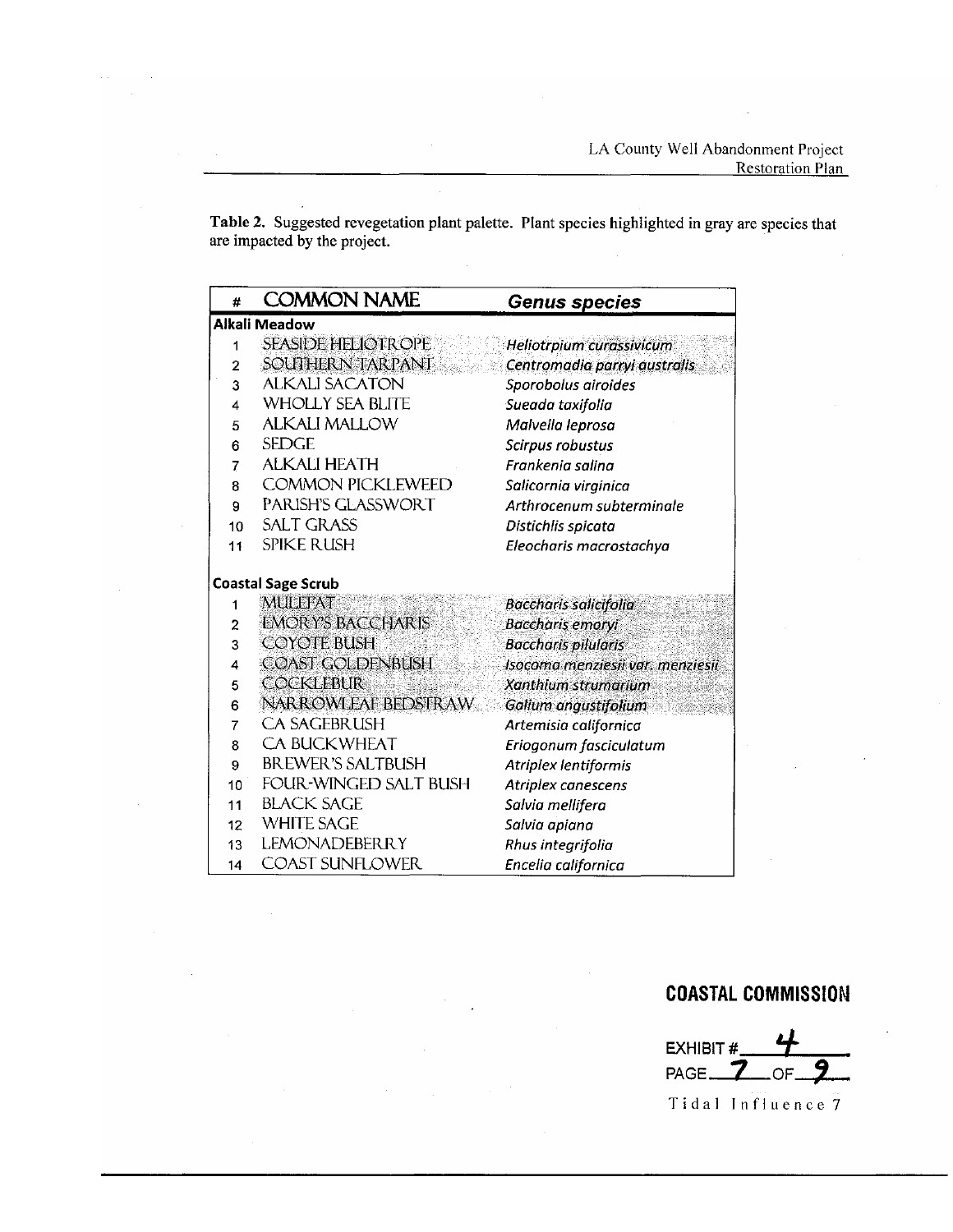#### 3.3 Project Schedule

The schedule for this restoration effort depends on construction initiating during the dry season and completing before planting season begins in late October. Plants will be salvaged through seed and cutting collection immediately and continue until construction begins. Tarplant seed collection in other areas of Los Cerritos Wetlands will continue through December. Vegetation installation will proceed once construction is complete and continue through January 2011.

## Well Site 35T'24 Abandonment **Proposed Restoration Project Timeline**



## **4.0 Project Implementation**

This restoration project will be implemented by qualified ecologists approved by both Los Angeles County and the land owner, Los Cerritos Wetlands Authority. The restoration team will have extensive knowledge of the species listed above in the revegetation plant palette and particular expertise with the rare Southern Tarplant.

This work can be accomplished by Tidal Influence in coordination with the Los Cerritos Wetland Authority's Stewardship Program. This partnership would ensure that those working on the project are not only familiar with the project area but are also familiar with all enhancement and restoration projects occurring in Los Cerritos Wetlands.

Tidal Influence is experienced in habitat restoration design, public facility planning, public outreach, and monitoring and maintaining native vegetation for wildlife in a variety of coastal habitats including coastal salt marsh, dunes, bluffs, sage scrub and riparian woodlands. Tidal Influence has worked specifically in several natural areas in LA County (Colorado Lagoon, The Long Beach Greenbelt, Sims' Pond, Jack Dunster Marine Biological Reserve, and Los Cerritos Wetlands) and Orange County (Santa Ana River Mouth Dunes, Bolsa Chica Wetlands, and Anaheim Bay). Tidal Influence specializes in determining the proper vegetation to interact successfully within local natural urban areas. Tidal Influence's principals, Taylor Parker and Eric Zahn M.S., have been involved with vegetation surveys at 25 salt marshes in southern California, during which they have become highly familiar with the natural distribution of the salt mash plant community and the urban impacts that challenge their restoration.

Combined, Tidal Influence's principals have been performing research and engaging in education at Los Cerritos Wetlands for over 15 years. Eric Zahn has worked intimately with Los Cerritos Wetlands Authority (LCWA), the landowners of the project area, since their inception and purchase of the subject property in 2006.

EXHIBIT #  $\frac{4}{8}$  OF

Tidal Influence 8